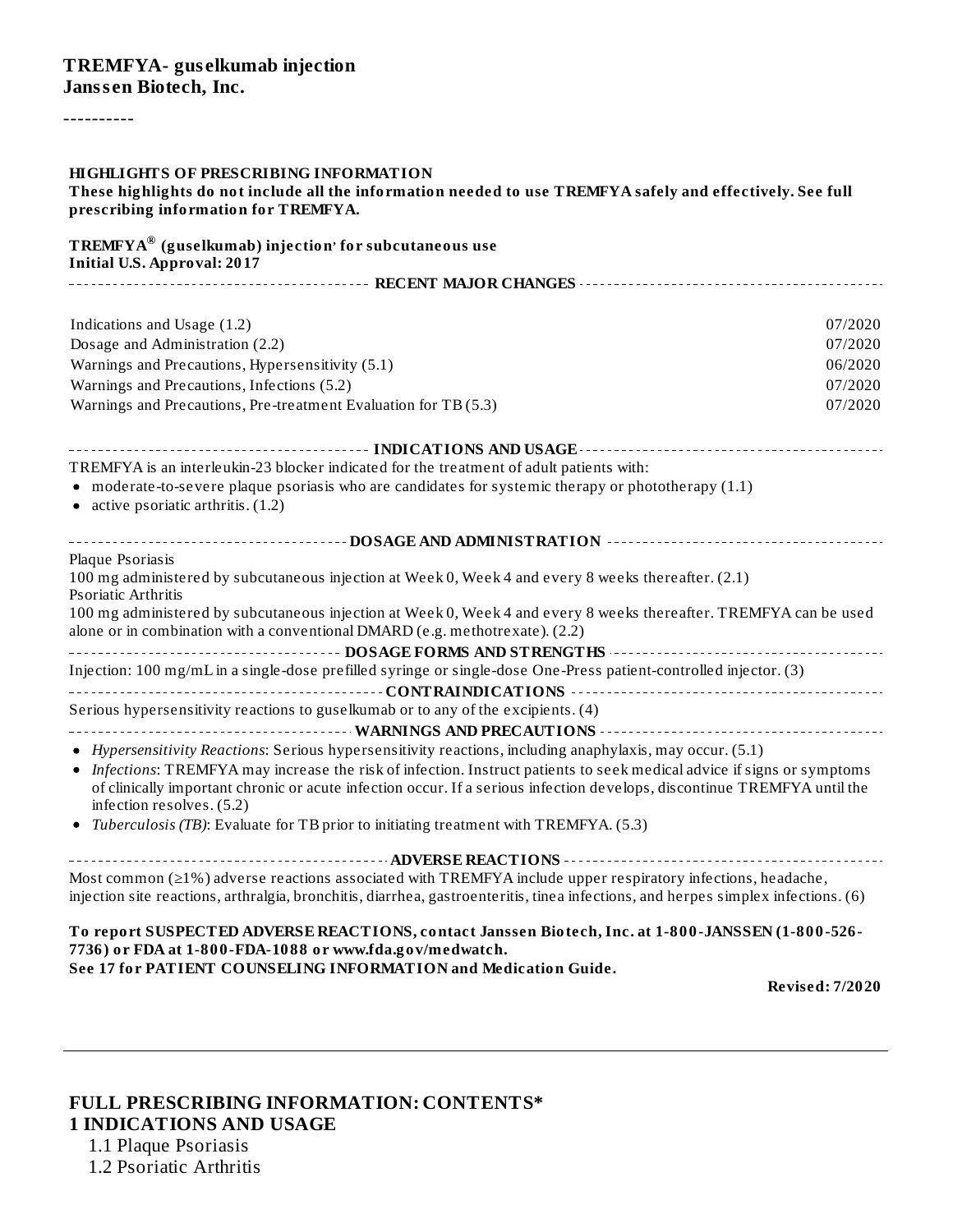#### **2 DOSAGE AND ADMINISTRATION**

- 2.1 Plaque Psoriasis
- 2.2 Psoriatic Arthritis
- 2.3 Important Administration Instructions
- 2.4 Preparation for Use of TREMFYA Prefilled Syringe or One-Press Injector

#### **3 DOSAGE FORMS AND STRENGTHS**

#### **4 CONTRAINDICATIONS**

#### **5 WARNINGS AND PRECAUTIONS**

- 5.1 Hypersensitivity Reactions
- 5.2 Infections
- 5.3 Pre-treatment Evaluation for Tuberculosis

5.4 Immunizations

#### **6 ADVERSE REACTIONS**

- 6.1 Clinical Trials Experience
- 6.2 Immunogenicity
- 6.3 Postmarketing Experience

#### **7 DRUG INTERACTIONS**

7.1 CYP450 Substrates

#### **8 USE IN SPECIFIC POPULATIONS**

- 8.1 Pregnancy
- 8.2 Lactation
- 8.4 Pediatric Use
- 8.5 Geriatric Use

#### **10 OVERDOSAGE**

**11 DESCRIPTION**

#### **12 CLINICAL PHARMACOLOGY**

- 12.1 Mechanism of Action
- 12.2 Pharmacodynamics
- 12.3 Pharmacokinetics

#### **13 NONCLINICAL TOXICOLOGY**

13.1 Carcinogenesis, Mutagenesis, Impairment of Fertility

## **14 CLINICAL STUDIES**

- 14.1 Plaque Psoriasis
- 14.2 Psoriatic Arthritis

#### **16 HOW SUPPLIED/STORAGE AND HANDLING**

- 16.1 How Supplied
- 16.2 Storage and Handling

#### **17 PATIENT COUNSELING INFORMATION**

\* Sections or subsections omitted from the full prescribing information are not listed.

#### **FULL PRESCRIBING INFORMATION**

#### **1 INDICATIONS AND USAGE**

#### **1.1 Plaque Psoriasis**

TREMFYA $^{\circledR}$  is indicated for the treatment of adults with moderate-to-severe plaque psoriasis who are candidates for systemic therapy or phototherapy.

#### **1.2 Psoriatic Arthritis**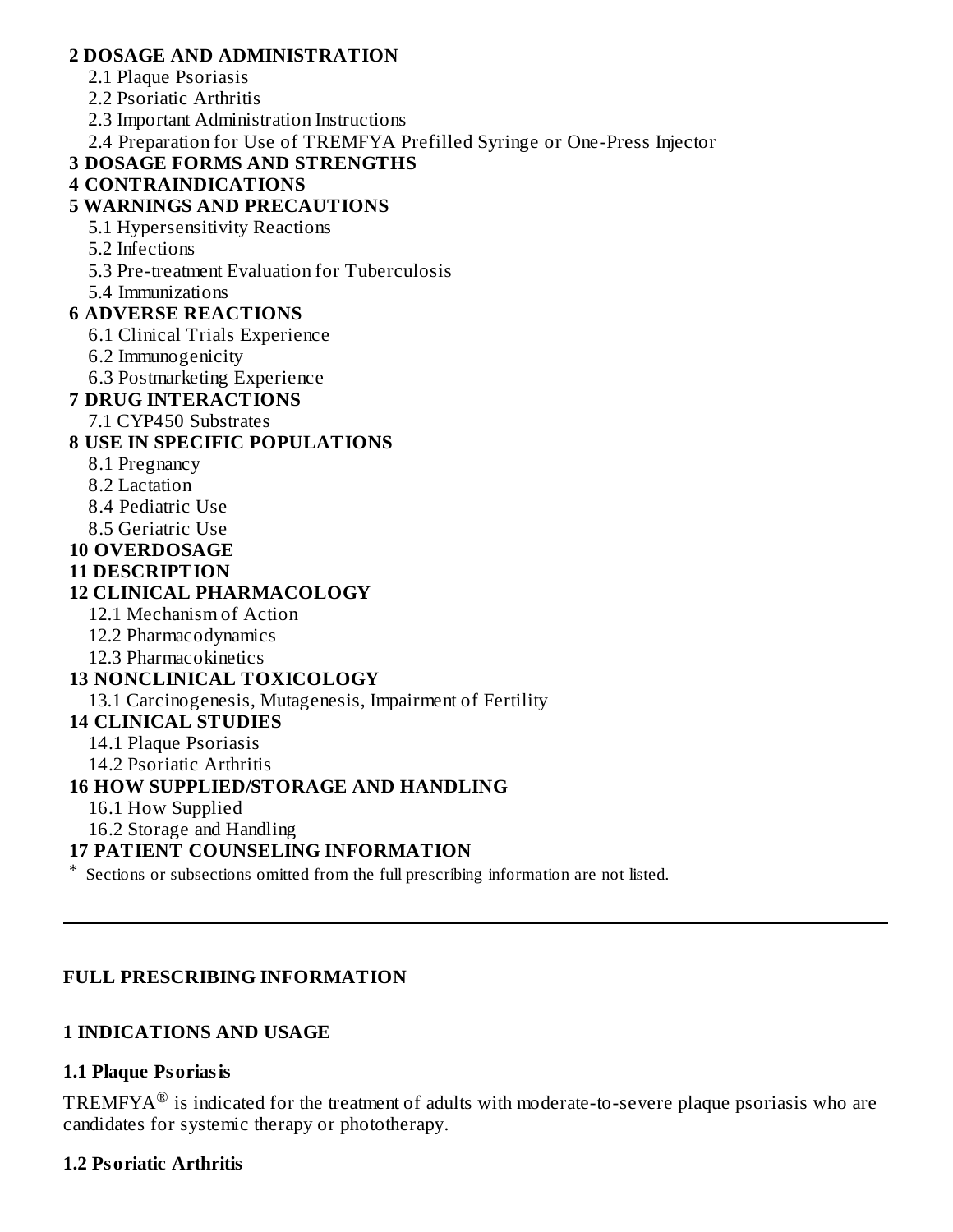TREMFYA is indicated for the treatment of adult patients with active psoriatic arthritis.

## **2 DOSAGE AND ADMINISTRATION**

## **2.1 Plaque Psoriasis**

TREMFYA is administered by subcutaneous injection. The recommended dose is 100 mg at Week 0, Week 4, and every 8 weeks thereafter.

## **2.2 Psoriatic Arthritis**

TREMFYA is administered by subcutaneous injection. The recommended dose is 100 mg at Week 0, Week 4, and every 8 weeks thereafter.

TREMFYA may be administered alone or in combination with a conventional disease-modifying antirheumatic drug (cDMARD) (e.g., methotrexate).

## **2.3 Important Administration Instructions**

Administer TREMFYA subcutaneously. Each prefilled syringe or One-Press injector is for single-dose only. Instruct patients to inject the full amount (1 mL), which provides 100 mg of TREMFYA.

Do not inject TREMFYA into areas where the skin is tender, bruised, red, hard, thick, scaly, or affected by psoriasis *[see Instructions for Use].*

TREMFYA is intended for use under the guidance and supervision of a physician. TREMFYA may be administered by a health care professional, or a patient may self-inject after proper training in subcutaneous injection technique.

The TREMFYA *Instructions for Use* contains more detailed patient instructions on the preparation and administration of TREMFYA *[see Instructions for Use]*.

## **2.4 Preparation for Us e of TREMFYA Prefilled Syringe or One-Press Injector**

Before injection, remove TREMFYA prefilled syringe or One-Press injector from the refrigerator and allow TREMFYA to reach room temperature (30 minutes) without removing the needle cap.

Inspect TREMFYA visually for particulate matter and discoloration prior to administration. TREMFYA is a clear and colorless to light yellow solution that may contain small translucent particles. Do not use if the liquid contains large particles, is discolored or cloudy. TREMFYA does not contain preservatives; therefore, discard any unused product remaining in the prefilled syringe or One-Press injector.

## **3 DOSAGE FORMS AND STRENGTHS**

Injection: 100 mg/mL in a single-dose prefilled syringe or single-dose One-Press patient-controlled injector.

TREMFYA is a clear and colorless to light yellow solution that may contain small translucent particles.

## **4 CONTRAINDICATIONS**

TREMFYA is contraindicated in patients with a history of serious hypersensitivity reaction to guselkumab or to any of the excipients *[see Warnings and Precautions (5.1)]*.

## **5 WARNINGS AND PRECAUTIONS**

**5.1 Hypers ensitivity Reactions**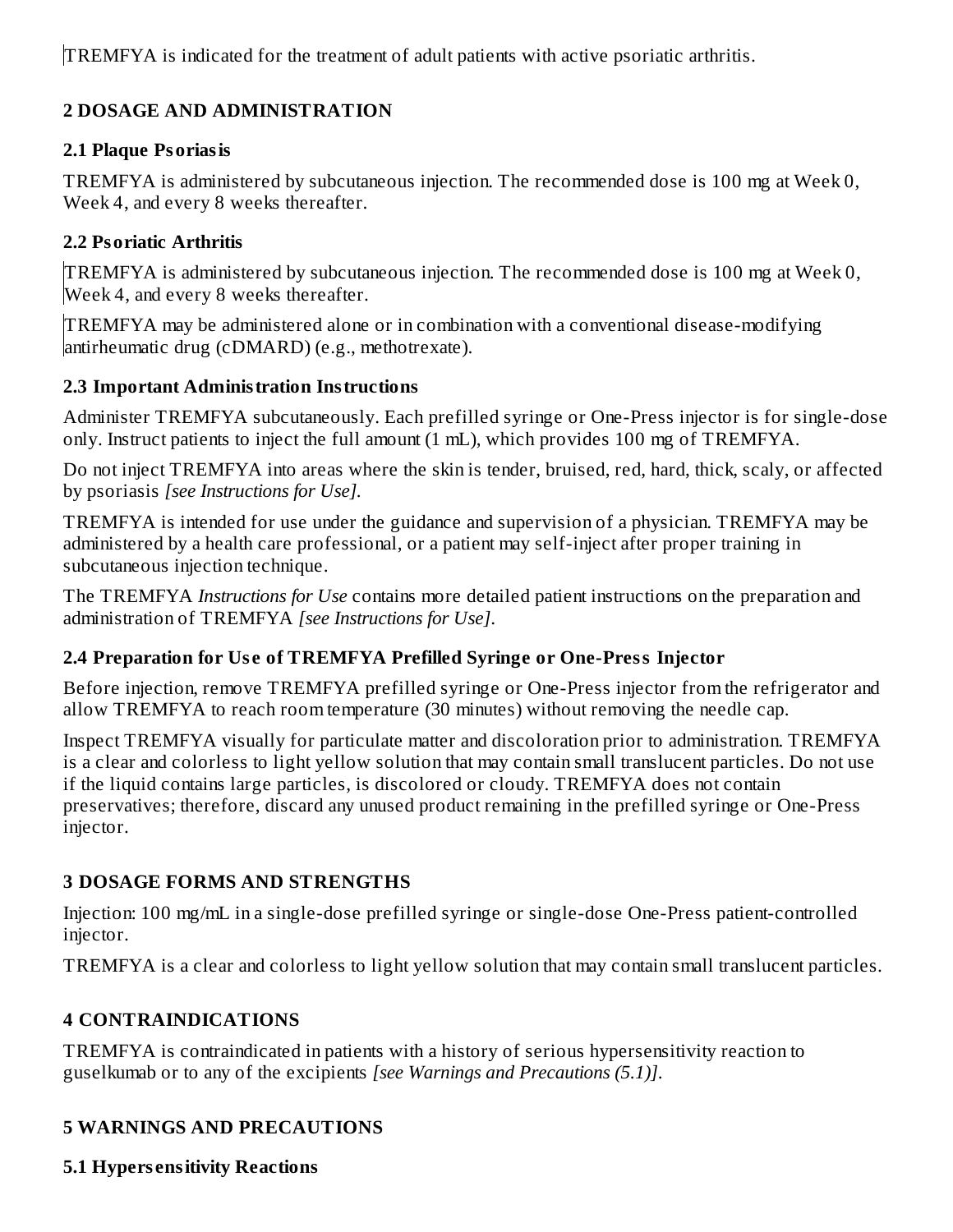Serious hypersensitivity reactions, including anaphylaxis, have been reported with postmarket use of TREMFYA. Some cases required hospitalization. If a serious hypersensitivity reaction occurs, discontinue TREMFYA and initiate appropriate therapy.

## **5.2 Infections**

TREMFYA may increase the risk of infection. In clinical trials in subjects with plaque psoriasis, infections occurred in 23% of subjects in the TREMFYA group versus 21% of subjects in the placebo group through 16 weeks of treatment. Upper respiratory tract infections, gastroenteritis, tinea infections, and herpes simplex infections occurred more frequently in the TREMFYA group than in the placebo group *[see Adverse Reactions (6.1)]*. The rate of serious infections for the TREMFYA group and the placebo group was  $\leq 0.2\%$ . A similar risk of infection was seen in placebo-controlled trials in subjects with psoriatic arthritis. Treatment with TREMFYA should not be initiated in patients with any clinically important active infection until the infection resolves or is adequately treated.

In patients with a chronic infection or a history of recurrent infection, consider the risks and benefits prior to prescribing TREMFYA. Instruct patients to seek medical help if signs or symptoms of clinically important chronic or acute infection occur. If a patient develops a clinically important or serious infection or is not responding to standard therapy, monitor the patient closely and discontinue TREMFYA until the infection resolves.

## **5.3 Pre-treatment Evaluation for Tuberculosis**

Evaluate patients for tuberculosis (TB) infection prior to initiating treatment with TREMFYA. Initiate treatment of latent TB prior to administering TREMFYA. In clinical trials, 105 subjects with plaque psoriasis and 71 subjects with psoriatic arthritis with latent TB who were concurrently treated with TREMFYA and appropriate TB prophylaxis did not develop active TB. Monitor patients for signs and symptoms of active TB during and after TREMFYA treatment. Consider anti-TB therapy prior to initiating TREMFYA in patients with a past history of latent or active TB in whom an adequate course of treatment cannot be confirmed. Do not administer TREMFYA to patients with active TB infection.

## **5.4 Immunizations**

Prior to initiating therapy with TREMFYA, consider completion of all age appropriate immunizations according to current immunization guidelines. Avoid use of live vaccines in patients treated with TREMFYA. No data are available on the response to live or inactive vaccines.

## **6 ADVERSE REACTIONS**

The following adverse reactions are discussed in greater detail in other sections of labeling:

- Infections *[see Warnings and Precautions (5.2)]*
- Hypersensitivity Reactions *[see Contraindications (4) and Warnings and Precautions (5.1)]*

## **6.1 Clinical Trials Experience**

Because clinical trials are conducted under widely varying conditions, adverse reaction rates observed in the clinical trials of a drug cannot be directly compared to rates in the clinical trials of another drug and may not reflect the rates observed in practice.

## Plaque Psoriasis

In clinical trials, a total of 1823 subjects with moderate-to-severe plaque psoriasis received TREMFYA. Of these, 1393 subjects were exposed to TREMFYA for at least 6 months and 728 subjects were exposed for at least 1 year.

Data from two placebo- and active-controlled trials (PsO1 and PsO2) in 1441 subjects (mean age 44 years; 70% males; 82% white) were pooled to evaluate the safety of TREMFYA (100 mg administered subcutaneously at Weeks 0 and 4, followed by every 8 weeks).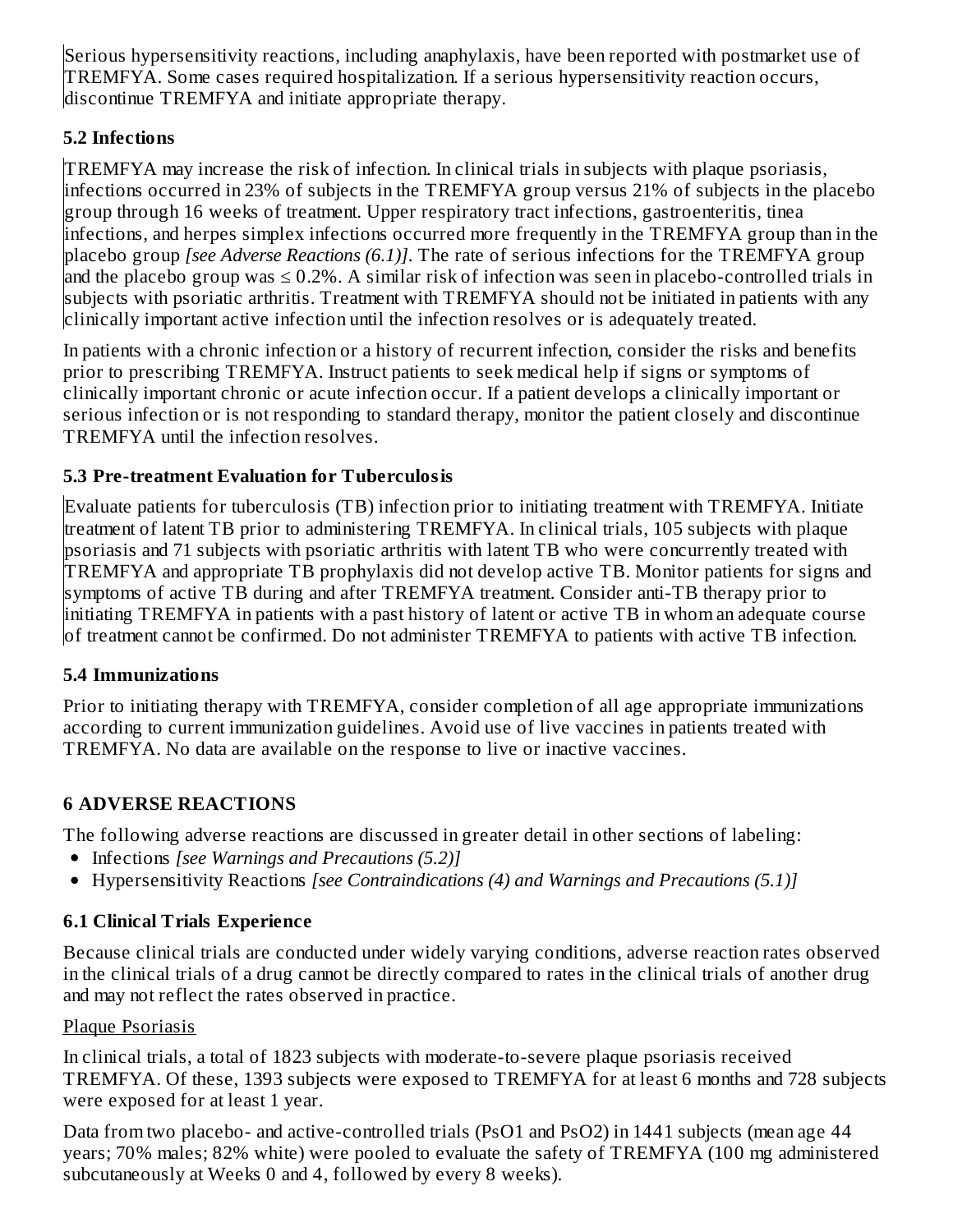#### *Weeks 0 to 16:*

In the 16-week placebo-controlled period of the pooled clinical trials (PsO1 and PsO2), adverse events occurred in 49% of subjects in the TREMFYA group compared to 47% of subjects in the placebo group and 49% of subjects in the U.S. licensed adalimumab group. Serious adverse events occurred in 1.9% of subjects in the TREMFYA group (6.3 events per 100 subject-years of follow-up) compared to 1.4% of subjects in the placebo group (4.7 events per 100 subject-years of follow-up), and in 2.6% of subjects in U.S. licensed adalimumab group (9.9 events per 100 subject-years of follow-up).

Table 1 summarizes the adverse reactions that occurred at a rate of at least 1% and at a higher rate in the TREMFYA group than in the placebo group during the 16-week placebo-controlled period.

|                                                            | TREMFYA*<br>100 mg<br>$N = 823$<br>$n(\%)$ | Adalimumab <sup>†</sup><br>$N=196$<br>$n$ (%) | <b>Placebo</b><br>$N = 422$<br>n(%) |
|------------------------------------------------------------|--------------------------------------------|-----------------------------------------------|-------------------------------------|
| <b>Upper respiratory</b><br>$\text{infections}^{\ddagger}$ | 118 (14.3)                                 | 21(10.7)                                      | 54 (12.8)                           |
| Headache <sup>§</sup>                                      | 38 $(4.6)$                                 | 2(1.0)                                        | 14(3.3)                             |
| Injection site<br>reactions                                | 37(4.5)                                    | 15(7.7)                                       | 12(2.8)                             |
| Arthralgia                                                 | 22(2.7)                                    | 4(2.0)                                        | 9(2.1)                              |
| Diarrhea                                                   | 13(1.6)                                    | 3(1.5)                                        | 4(0.9)                              |
| Gastroenteritis#                                           | 11(1.3)                                    | 4(2.0)                                        | 4(0.9)                              |
| Tinea infections $^{\text{\textsf{D}}}$                    | 9(1.1)                                     | 0                                             | $\theta$                            |
| Herpes simplex<br>infections <sup>ß</sup>                  | 9(1.1)                                     | 0                                             | 2(0.5)                              |

#### **Table 1: Advers e Reactions Occurring in ≥1% of Subjects through Week 16 in PsO1 and PsO2**

\* Subjects receiving 100 mg of TREMFYA at Week 0, Week 4 , and every 8 weeks thereafter

- † U.S. licensed adalimumab
- ‡ Upper respiratory infections include nasopharyngitis, upper respiratory tract infection (URTI), pharyngitis, and viral URTI.
- § Headache includes headache and tension headache.
- ¶ Injection site reactions include injection site erythema, bruising, hematoma, hemorrhage, swelling, edema, pruritus, pain, discoloration, induration, inflammation, and urticaria.
- # Gastroenteritis includes gastroenteritis and viral gastroenteritis.
- Þ Tinea infections include tinea pedis, tinea cruris, tinea infection, and tinea manuum infections.
- $^{\text{B}}$  Herpes simplex infections include oral herpes, herpes simplex, genital herpes, genital herpes simplex, and nasal herpes simplex.

Adverse reactions that occurred in  $\leq 1\%$  but  $\geq 0.1\%$  of subjects in the TREMFYA group and at a higher rate than in the placebo group through Week 16 in PsO1 and PsO2 were migraine, candida infections, and urticaria.

#### Specific Adverse Reactions

## *Infections*

Infections occurred in 23% of subjects in the TREMFYA group compared to 21% of subjects in the placebo group.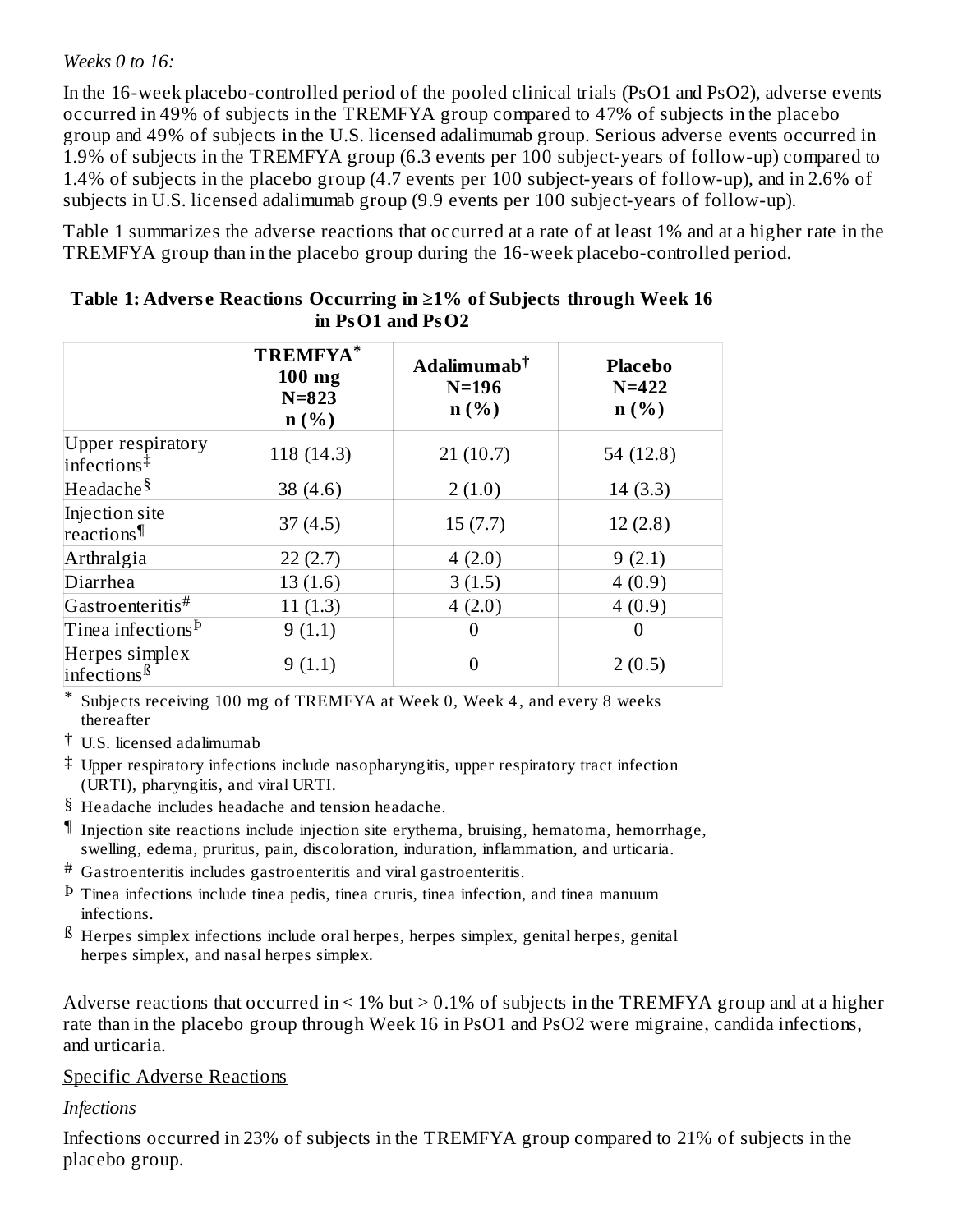The most common  $(21%)$  infections were upper respiratory infections, gastroenteritis, tinea infections, and herpes simplex infections; all cases were mild to moderate in severity and did not lead to discontinuation of TREMFYA.

#### *Elevated Liver Enzymes*

Elevated liver enzymes were reported more frequently in the TREMFYA group (2.6%) than in the placebo group (1.9%). Of the 21 subjects who were reported to have elevated liver enzymes in the TREMFYA group, all events except one were mild to moderate in severity and none of the events led to discontinuation of TREMFYA.

#### *Safety through Week 48*

Through Week 48, no new adverse reactions were identified with TREMFYA use and the frequency of the adverse reactions was similar to the safety profile observed during the first 16 weeks of treatment.

#### Psoriatic Arthritis

TREMFYA was studied in two placebo-controlled trials in subjects with psoriatic arthritis (748 subjects on TREMFYA and 372 subjects on placebo). Of the 748 subjects who received TREMFYA, 375 subjects received TREMFYA 100 mg at Week 0, Week 4, and every 8 weeks thereafter and 373 subjects received TREMFYA 100 mg every 4 weeks. The overall safety profile observed in subjects with psoriatic arthritis treated with TREMFYA is generally consistent with the safety profile in subjects with plaque psoriasis with the addition of bronchitis and neutrophil count decreased. In the 24-week placebo-controlled period, combined across the two studies, bronchitis occurred in 1.6% of subjects in the TREMFYA q8w group and 2.9% of subjects in the TREMFYA q4w group compared to 1.1% of subjects in the placebo group. Neutrophil count decreased occurred in 0.3% of subjects in the TREMFYA q8w and 1.6% of subjects in the TREMFYA q4w group compared to 0% of subjects in the placebo group. The majority of events of neutrophil count decreased were mild, transient, not associated with infection and did not lead to discontinuation.

## **6.2 Immunogenicity**

As with all therapeutic proteins, there is the potential for immunogenicity with TREMFYA. The detection of antibody formation is highly dependent on the sensitivity and specificity of the assay. Additionally, the observed incidence of antibody (including neutralizing antibody) positivity in an assay may be influenced by several factors including assay methodology, sample handling, timing of sample collection, concomitant medications, and underlying disease. For these reasons, comparison of incidence of antibodies to guselkumab across indications or with the incidences of antibodies to other products may be misleading.

## Plaque Psoriasis

Up to Week 52, approximately 6% of subjects treated with TREMFYA developed antidrug antibodies. Of the subjects who developed antidrug antibodies, approximately 7% had antibodies that were classified as neutralizing antibodies. Among the 46 subjects who developed antibodies to guselkumab and had evaluable data, 21 subjects exhibited lower trough levels of guselkumab, including one subject who experienced loss of efficacy after developing high antibody titers. Up to Week 156, approximately 9% of subjects treated with TREMFYA developed antidrug antibodies and of these subjects approximately 6% were classified as neutralizing antibodies. However, antibodies to guselkumab were generally not associated with changes in clinical response or development of injection-site reactions.

## Psoriatic Arthritis

Up to Week 24, 2% (n=15) of subjects treated with TREMFYA developed antidrug antibodies. Of these subjects, 1 had antibodies that were classified as neutralizing antibodies. Overall, the small number of subjects who were positive for antibodies to guselkumab limits definitive conclusion of the effect of immunogenicity on the pharmacokinetics, efficacy and safety of guselkumab.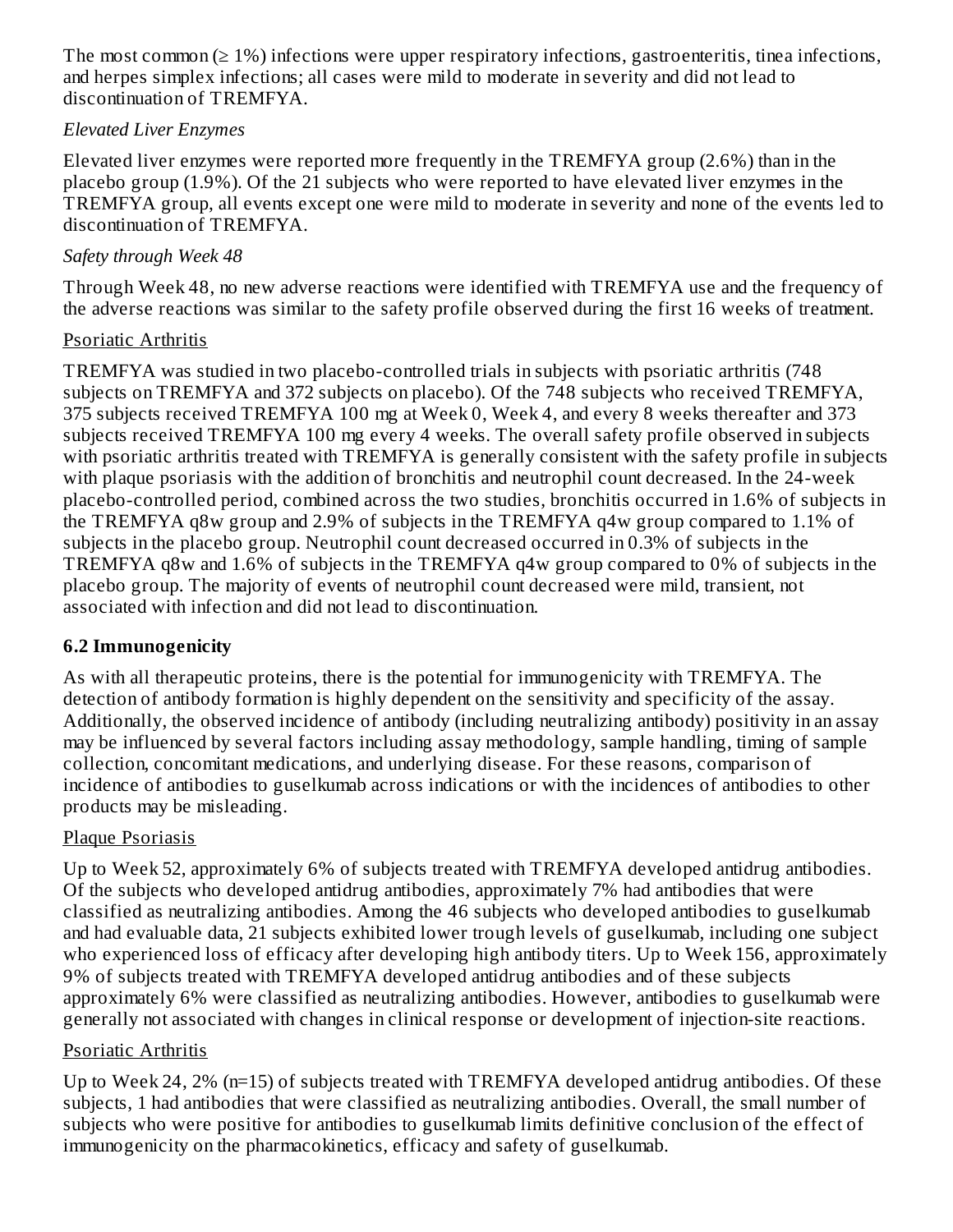#### **6.3 Postmarketing Experience**

The following adverse reactions have been reported during post-approval of TREMFYA. Because these reactions are reported voluntarily from a population of uncertain size, it is not always possible to reliably estimate their frequency or establish a causal relationship to TREMFYA exposure.

*Immune system disorders:* Hypersensitivity, including anaphylaxis *[see Warnings and Precautions (5.1)]*

*Skin and subcutaneous tissue disorders:* Rash *[see Warnings and Precautions (5.1)]*

## **7 DRUG INTERACTIONS**

#### **7.1 CYP450 Substrates**

The formation of CYP450 enzymes can be altered by increased levels of certain cytokines (e.g., IL-1, IL-6, IL-10, TNF $\alpha$ , interferon) during chronic inflammation.

Results from an exploratory drug-drug interaction study in subjects with moderate-to-severe plaque psoriasis suggested a low potential for clinically relevant drug interactions for drugs metabolized by CYP3A4, CYP2C9, CYP2C19 and CYP1A2 but the interaction potential cannot be ruled out for drugs metabolized by CYP2D6. However, the results were highly variable because of the limited number of subjects in the study.

Upon initiation of TREMFYA in patients who are receiving concomitant CYP450 substrates, particularly those with a narrow therapeutic index, consider monitoring for therapeutic effect or drug concentration and consider dosage adjustment as needed *[see Clinical Pharmacology (12.3)]*.

#### **8 USE IN SPECIFIC POPULATIONS**

#### **8.1 Pregnancy**

#### Pregnancy Exposure Registry

There is a pregnancy registry that monitors pregnancy outcomes in women exposed to TREMFYA during pregnancy. Patients should be encouraged to enroll by calling 1-877-311- 8972.

#### Risk Summary

There are no available data on TREMFYA use in pregnant women to inform a drug associated risk of adverse developmental outcomes. Human IgG antibodies are known to cross the placental barrier; therefore, TREMFYA may be transmitted from the mother to the developing fetus. In a combined embryofetal development and pre- and post-natal development study, no adverse developmental effects were observed in infants born to pregnant monkeys after subcutaneous administration of guselkumab during organogenesis through parturition at doses up to 30 times the maximum recommended human dose (MRHD). Neonatal deaths were observed at 6- to 30-times the MRHD *(see Data)*. The clinical significance of these nonclinical findings is unknown.

All pregnancies have a background risk of birth defect, loss, or other adverse outcomes. The estimated background risk of major birth defects and miscarriage for the indicated population is unknown. In the U.S. general population, the estimated background risk of major birth defects and miscarriage in clinically recognized pregnancies is 2% to 4% and 15% to 20%, respectively.

#### Data

## *Animal Data*

In a combined embryofetal development and pre- and post-natal development study, pregnant cynomolgus monkeys were administered weekly subcutaneous doses of guselkumab up to 50 mg/kg (30 times the MRHD based on a mg/kg comparison) from the beginning of organogenesis to parturition. Neonatal deaths occurred in the offspring of one control monkey, three monkeys administered guselkumab at 10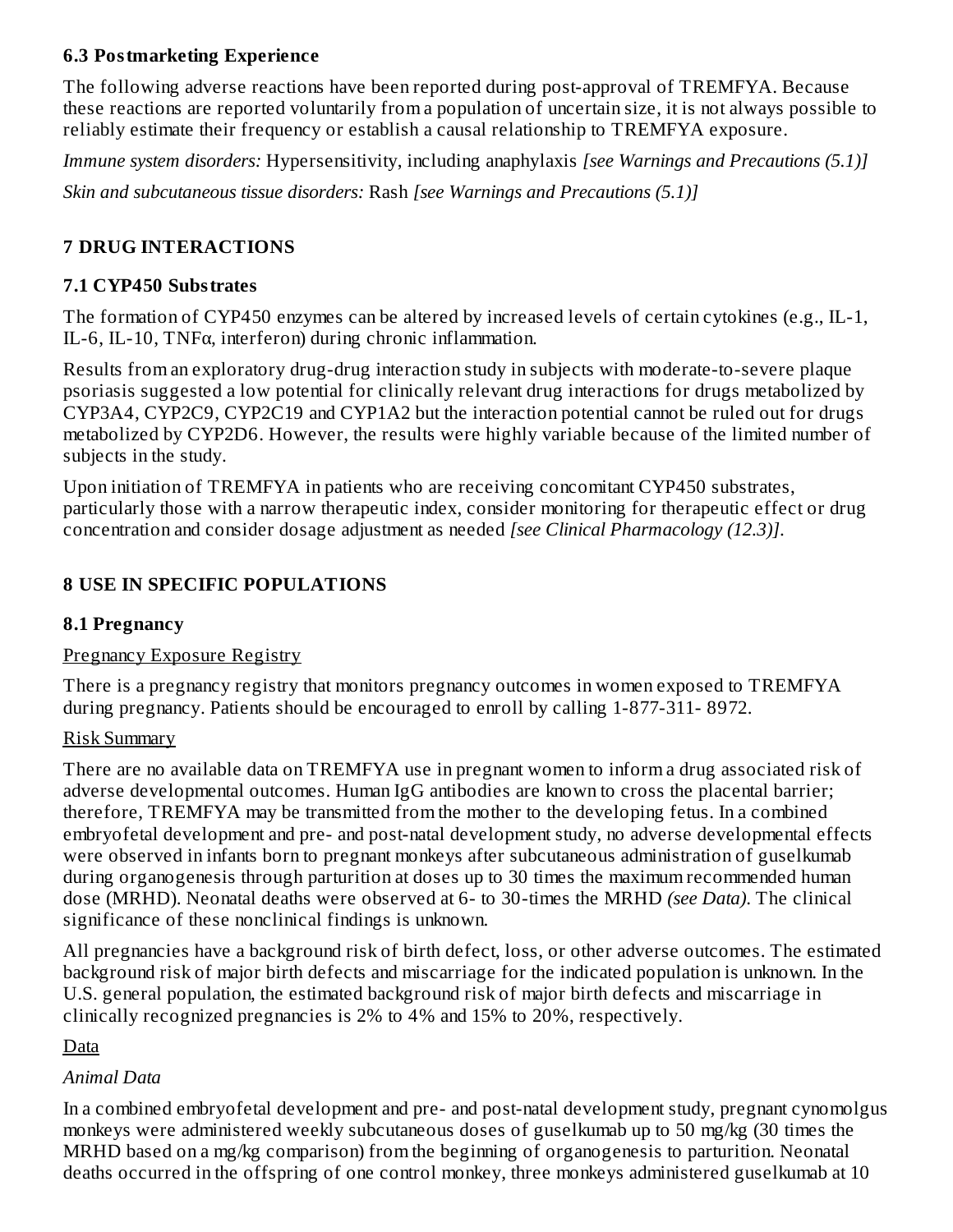mg/kg/week (6 times the MRHD based on a mg/kg comparison) and three monkeys administered guselkumab at 50 mg/kg/week (30 times the MRHD based on a mg/kg comparison). The clinical significance of these findings is unknown. No guselkumab-related effects on functional or immunological development were observed in the infants from birth through 6 months of age.

#### **8.2 Lactation**

## Risk Summary

There are no data on the presence of guselkumab in human milk, the effects on the breastfed infant, or the effects on milk production. Guselkumab was not detected in the milk of lactating cynomolgus monkeys. Maternal IgG is known to be present in human milk. The developmental and health benefits of breastfeeding should be considered along with the mother's clinical need for TREMFYA and any potential adverse effects on the breastfed infant from TREMFYA or from the underlying maternal condition.

## **8.4 Pediatric Us e**

The safety and efficacy of TREMFYA in pediatric patients (less than 18 years of age) have not been established.

## **8.5 Geriatric Us e**

Of the 3406 subjects with plaque psoriasis or psoriatic arthritis exposed to TREMFYA, a total of 185 subjects were 65 years or older, and 13 subjects were 75 years or older. No overall differences in safety or effectiveness were observed between older and younger subjects who received TREMFYA. However, the number of subjects aged 65 years and older was not sufficient to determine whether they respond differently from younger subjects *[see Clinical Pharmacology (12.3)]*.

## **10 OVERDOSAGE**

In the event of overdosage, monitor the patient for any signs or symptoms of adverse reactions and administer appropriate symptomatic treatment immediately.

## **11 DESCRIPTION**

Guselkumab, an interleukin-23 blocker, is a human immunoglobulin G1 lambda (IgG1λ) monoclonal antibody. Guselkumab is produced in a mammalian cell line using recombinant DNA technology.

TREMFYA (guselkumab) injection is a sterile, preservative free, clear, colorless to light yellow solution that may contain small translucent particles. TREMFYA is supplied as a single-dose solution in a 1 mL glass syringe with a 27G, half inch fixed needle assembled in a passive needle guard delivery system or One-Press patient-controlled injector for subcutaneous use.

Each TREMFYA 1 mL prefilled syringe or One-Press patient-controlled injector contains 100 mg guselkumab, L-histidine (0.6 mg), L-histidine monohydrochloride monohydrate (1.5 mg), polysorbate 80 (0.5 mg), sucrose (79 mg) and water for injection at pH 5.8.

## **12 CLINICAL PHARMACOLOGY**

## **12.1 Mechanism of Action**

Guselkumab is a human monoclonal IgG1λ antibody that selectively binds to the p19 subunit of interleukin 23 (IL-23) and inhibits its interaction with the IL-23 receptor. IL-23 is a naturally occurring cytokine that is involved in normal inflammatory and immune responses. Guselkumab inhibits the release of proinflammatory cytokines and chemokines.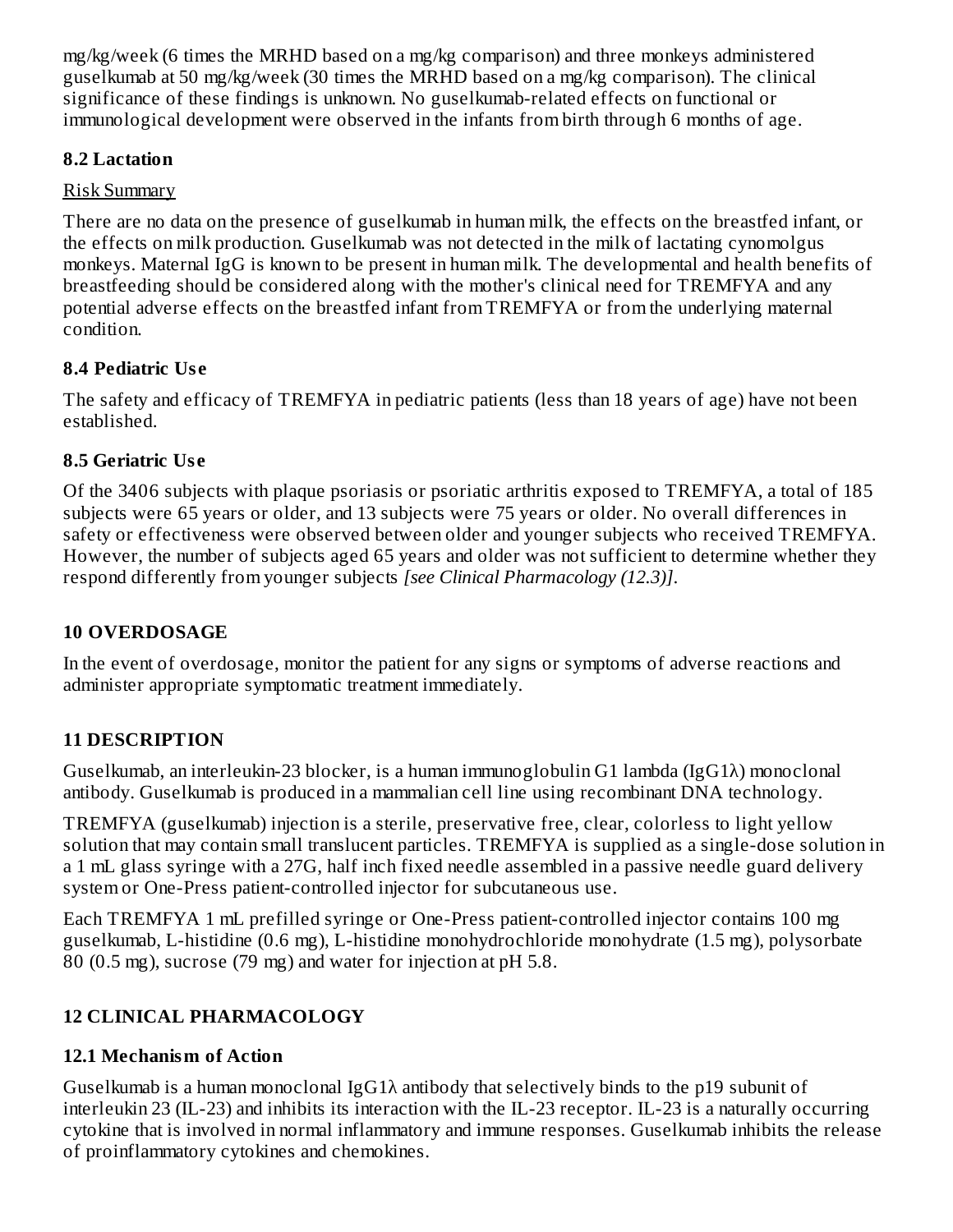#### **12.2 Pharmacodynamics**

In evaluated subjects with plaque psoriasis, guselkumab reduced serum levels of IL-17A, IL-17F and IL-22 relative to pre-treatment levels based on exploratory analyses of the pharmacodynamic markers.

In evaluated subjects with psoriatic arthritis, serum levels of acute phase proteins C-reactive protein, serum amyloid A and IL-6, and Th17 effector cytokines IL-17A, IL-17F and IL-22 were elevated at baseline. Serum levels of these proteins measured at Week 4 and Week 24 were decreased compared to baseline following guselkumab treatment at Week 0, Week 4 and every 8 weeks thereafter.

The relationship between these pharmacodynamic markers and the mechanism(s) by which guselkumab exerts its clinical effects is unknown.

#### **12.3 Pharmacokinetics**

Guselkumab exhibited linear pharmacokinetics in healthy subjects and subjects with plaque psoriasis following subcutaneous injections. In subjects with plaque psoriasis, following subcutaneous administration of 100 mg of TREMFYA at Weeks 0 and 4, and every 8 weeks thereafter, mean steadystate trough serum guselkumab concentration was approximately 1.2 mcg/mL.

The pharmacokinetics of guselkumab in subjects with psoriatic arthritis was similar to that in subjects with plaque psoriasis. Following subcutaneous administration of 100 mg of TREMFYA at Weeks 0, 4, and every 8 weeks thereafter, mean steady-state trough serum guselkumab concentration was approximately 1.2 mcg/mL.

#### Absorption

Following a single 100 mg subcutaneous injection in healthy subjects, guselkumab reached a mean  $(\pm)$ SD) maximum serum concentration of  $8.09 \pm 3.68$  mcg/mL by approximately 5.5 days post dose. The absolute bioavailability of guselkumab following a single 100 mg subcutaneous injection was estimated to be approximately 49% in healthy subjects.

## Distribution

In subjects with plaque psoriasis, apparent volume of distribution was 13.5 L.

## Elimination

Apparent clearance in subjects with plaque psoriasis was 0.516 L/day. Mean half-life of guselkumab was approximately 15 to 18 days in subjects with plaque psoriasis across trials.

## Metabolism

The exact pathway through which guselkumab is metabolized has not been characterized. As a human IgG monoclonal antibody, guselkumab is expected to be degraded into small peptides and amino acids via catabolic pathways in the same manner as endogenous IgG.

## Specific Populations

No apparent differences in clearance were observed in subjects  $\geq$  65 years of age compared to subjects < 65 years of age, suggesting no dose adjustment is needed for elderly subjects. Clearance and volume of distribution of guselkumab increases as body weight increases, however, observed clinical trial data indicate that dose adjustment for body weight is not warranted. No specific trials have been conducted to determine the effect of renal or hepatic impairment on the pharmacokinetics of guselkumab.

#### *Drug Interactions*

Population pharmacokinetic analyses indicated that concomitant use of NSAIDs, oral corticosteroids and conventional DMARDs such as methotrexate, did not affect the clearance of guselkumab.

#### *Cytochrome P450 Substrates*

The effects of guselkumab on the pharmacokinetics of midazolam (metabolized by CYP3A4), warfarin (metabolized by CYP2C9), omeprazole (metabolized by CYP2C19), dextromethorphan (metabolized by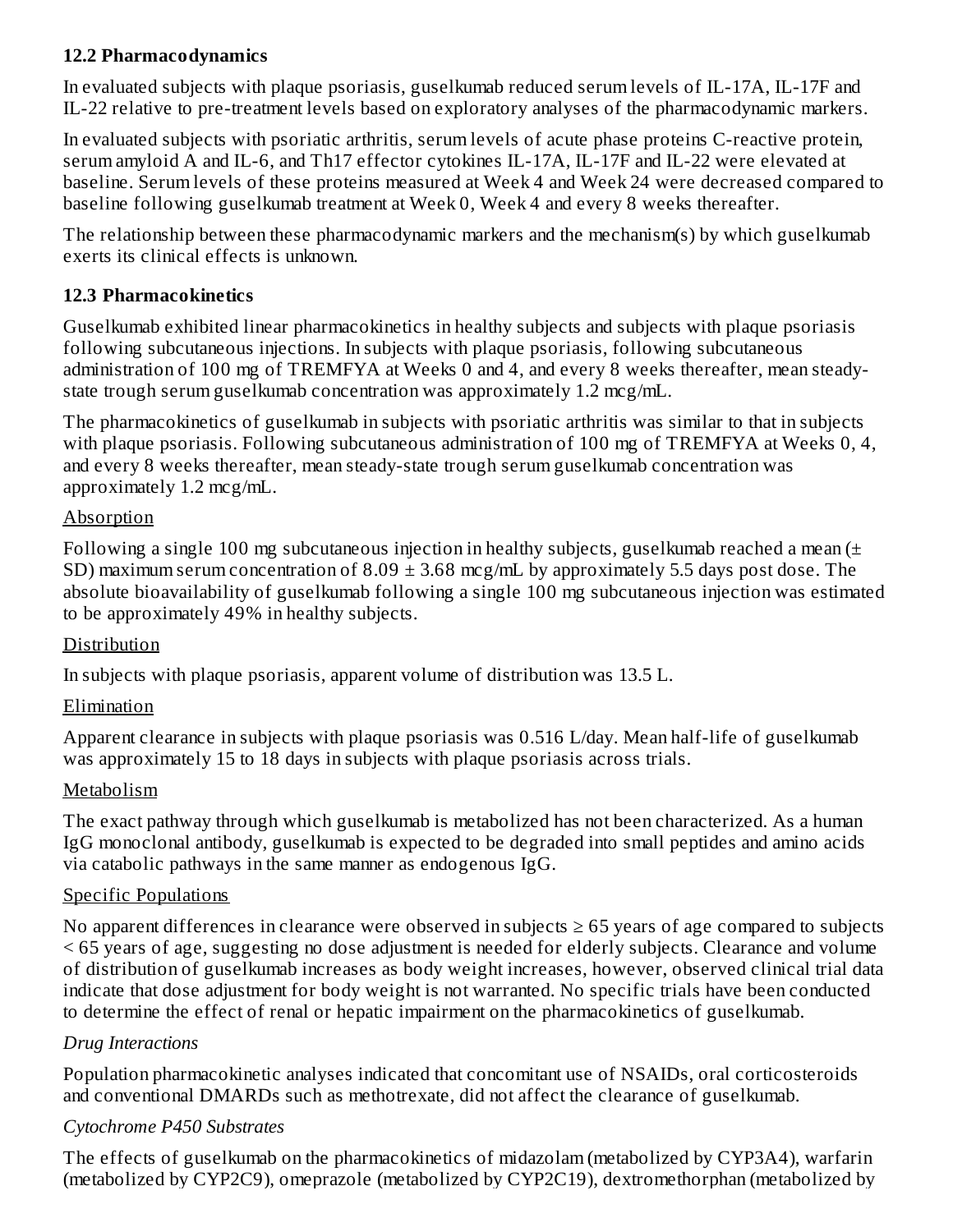(metabolized by CYP2C9), omeprazole (metabolized by CYP2C19), dextromethorphan (metabolized by CYP2D6), and caffeine (metabolized by CYP1A2) were evaluated in an exploratory study with 6 to 12 evaluable subjects with moderate-to-severe plaque psoriasis. Changes in  $\mathrm{AUC}_{\mathrm{inf}}$  of midazolam, Swarfarin, omeprazole, and caffeine after a single dose of guselkumab were not clinically relevant. For dextromethorphan, changes in  $\mathrm{AUC_{inf}}$  after guselkumab were not clinically relevant in 9 out of 10 subjects; however, a 2.9-fold change in  $\mathrm{AUC_{inf}}$  was observed in one individual *[see Drug Interactions (7.1)]*.

## **13 NONCLINICAL TOXICOLOGY**

## **13.1 Carcinogenesis, Mutagenesis, Impairment of Fertility**

Animal studies have not been conducted to evaluate the carcinogenic or mutagenic potential of TREMFYA.

No effects on fertility parameters were observed after male guinea pigs were subcutaneously administered guselkumab at a dose of 25 mg/kg twice weekly (15 times the MRHD based on a mg/kg comparison).

No effects on fertility parameters were observed after female guinea pigs were subcutaneously administered guselkumab at doses up to 100 mg/kg twice weekly (60 times the MRHD based on a mg/kg comparison).

## **14 CLINICAL STUDIES**

## **14.1 Plaque Psoriasis**

Four multicenter, randomized, double-blind trials (PsO1 [NCT02207231], PsO2 [NCT02207244], PsO3 [NCT02203032], and PsO4 [NCT02905331]) enrolled subjects 18 years of age and older with moderate-to-severe plaque psoriasis who were eligible for systemic therapy or phototherapy. Subjects had an Investigator's Global Assessment (IGA) score of ≥3 ("moderate") on a 5-point scale of overall disease severity, a Psoriasis Area and Severity Index (PASI) score  $\geq$ 12, and a minimum affected body surface area (BSA) of 10%. Subjects with guttate, erythrodermic, or pustular psoriasis were excluded.

## Trials PsO1 and PsO2

In PsO1 and PsO2, 1443 subjects were randomized to either TREMFYA (100 mg at Weeks 0 and 4 and every 8 weeks thereafter) administered with a prefilled syringe, placebo or U.S. licensed adalimumab (80 mg at Week 0 and 40 mg at Week 1, followed by 40 mg every other week thereafter).

Both trials assessed the responses at Week 16 compared to placebo for the two co-primary endpoints:

- the proportion of subjects who achieved an IGA score of 0 ("cleared") or 1 ("minimal");
- the proportion of subjects who achieved at least a 90% reduction from baseline in the PASI composite score (PASI 90).

Comparisons between TREMFYA and U.S. licensed adalimumab were secondary endpoints at the following time points:

- at Week 16 (PsO1 and PsO2), the proportions of subjects who achieved an IGA score of 0 or 1, a PASI 90, and a PASI 75 response;
- at Week 24 (PsO1 and PsO2), and at Week 48 (PsO1), the proportions of subjects achieving an IGA score of 0, an IGA score of 0 or 1, and a PASI 90 response.

Other evaluated outcomes included improvement in psoriasis symptoms assessed on the Psoriasis Symptoms and Signs Diary (PSSD) and improvements in psoriasis of the scalp at Week 16.

In both trials, subjects were predominantly men and white, with a mean age of 44 years and a mean weight of 90 kg. At baseline, subjects had a median affected BSA of approximately 21%, a median PASI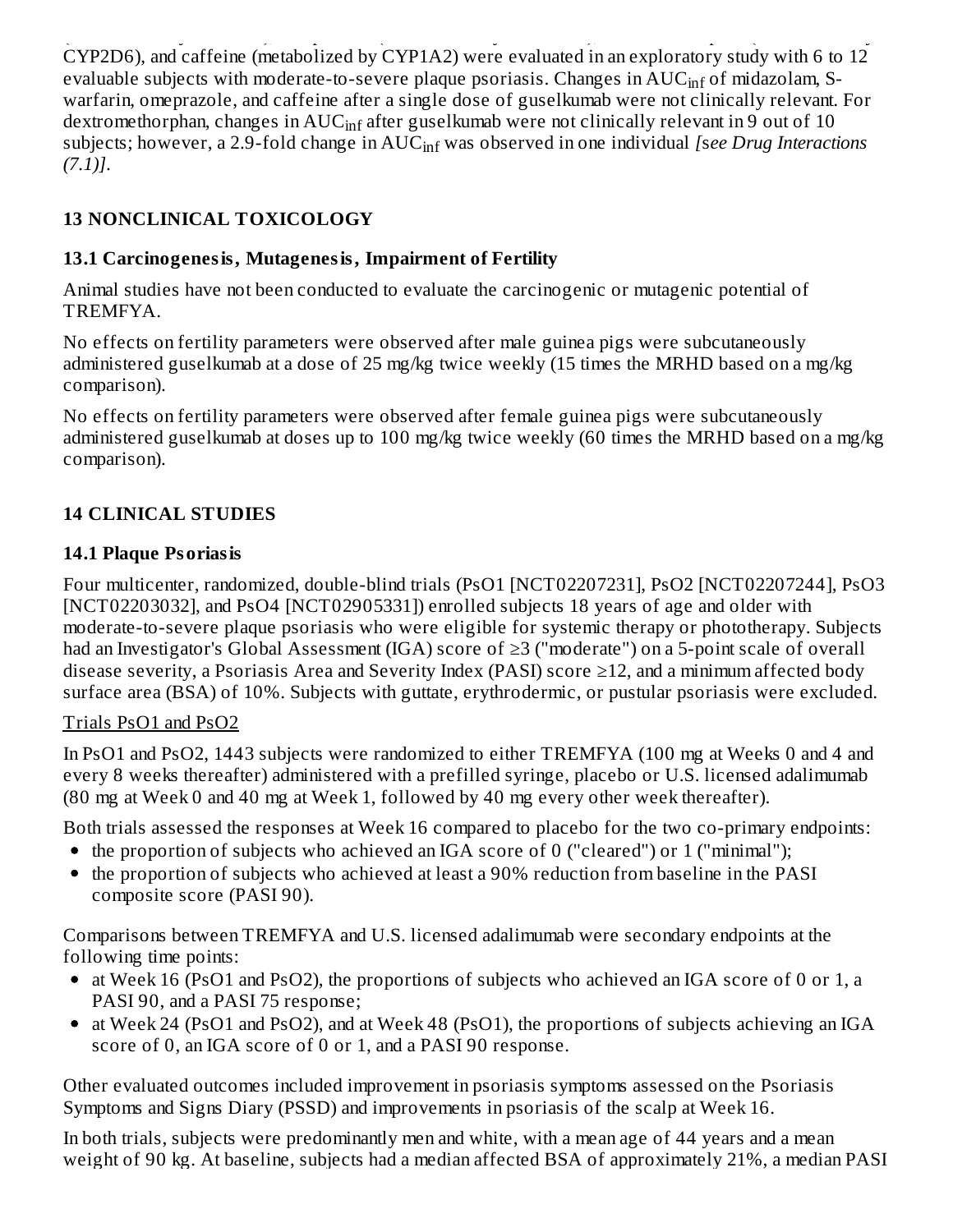score of 19, and 18% had a history of psoriatic arthritis. Approximately 24% of subjects had an IGA score of severe. In both trials, 23% had received prior biologic systemic therapy.

#### *Clinical Response*

Table 2 presents the efficacy results at Week 16 in PsO1 and PsO2.

|                                        | <b>PsO1</b>                         |                                     |                                     | PsO2                                   |  |
|----------------------------------------|-------------------------------------|-------------------------------------|-------------------------------------|----------------------------------------|--|
| Endpoint                               | <b>TREMFYA</b><br>$(N=329)$<br>n(%) | <b>Placebo</b><br>$(N=174)$<br>n(%) | <b>TREMFYA</b><br>$(N=496)$<br>n(%) | <b>Placebo</b><br>$(N=248)$<br>$n(\%)$ |  |
| IGA response of $0/1^{\dagger}$ ,<br>は | 280 (85)                            | 12(7)                               | 417 (84)                            | 21(8)                                  |  |
| <b>PASI 90 response</b> <sup>†</sup>   | 241 (73)                            | 5(3)                                | 347 (70)                            | 6(2)                                   |  |

#### **Table 2: Efficacy Results at Week 16 in Adults with Plaque Psoriasis (NRI ) \***

\* NRI = Non-Responder Imputation

† Co-Primary Endpoints

‡ IGA response of 0 (cleared) or 1 (minimal)

Table 3 presents the results of an analysis of all the North America sites (i.e., U.S. and Canada), demonstrating superiority of TREMFYA to U.S. licensed adalimumab.

|                  |                                               | PsO1                                                    |                                               | PsO2                                                   |  |  |  |
|------------------|-----------------------------------------------|---------------------------------------------------------|-----------------------------------------------|--------------------------------------------------------|--|--|--|
| Endpoint         | <b>TREMFYA</b><br>$(N=115)^{\dagger}$<br>n(%) | Adalimumab $\ddagger$<br>$(N=115)^{\dagger}$<br>$n(\%)$ | <b>TREMFYA</b><br>$(N=160)^{\dagger}$<br>n(%) | Adalimumab $\ddagger$<br>$(N=81)^{\dagger}$<br>$n(\%)$ |  |  |  |
|                  | IGA response of 0/1 (cleared or minimal)      |                                                         |                                               |                                                        |  |  |  |
| Week 16          | 97 (84)                                       | 70(61)                                                  | 119 (74)                                      | 50 $(62)$                                              |  |  |  |
| Week 24          | 97 (84)                                       | 62 (54)                                                 | 119 (74)                                      | 46 (57)                                                |  |  |  |
| Week 48          | 91 (79)                                       | 62(54)                                                  | <b>NA</b>                                     | <b>NA</b>                                              |  |  |  |
|                  | <b>IGA</b> response of 0 (cleared)            |                                                         |                                               |                                                        |  |  |  |
| Week 24          | 61 (53)                                       | 27(23)                                                  | 76 (48)                                       | 23(28)                                                 |  |  |  |
| Week 48          | 54 (47)                                       | 28(24)                                                  | <b>NA</b>                                     | <b>NA</b>                                              |  |  |  |
| PASI 75 response |                                               |                                                         |                                               |                                                        |  |  |  |
| Week 16          | 105(91)                                       | 80(70)                                                  | 132 (83)                                      | 51(63)                                                 |  |  |  |
|                  | PASI 90 response                              |                                                         |                                               |                                                        |  |  |  |
| Week 16          | 84 (73)                                       | 47(41)                                                  | 102(64)                                       | 34 (42)                                                |  |  |  |
| Week 24          | 92 (80)                                       | 51(44)                                                  | 113 (71)                                      | 41(51)                                                 |  |  |  |
| Week 48          | 84 (73)                                       | 53 $(46)$                                               | NA                                            | NA                                                     |  |  |  |

**Table 3: Efficacy Results in Adults with Plaque Psoriasis (NRI ) \***

\* NRI = Non-Responder Imputation

† Subjects from sites in the United States and Canada

‡ U.S. licensed adalimumab

An improvement was seen in psoriasis involving the scalp in subjects randomized to TREMFYA compared to placebo at Week 16.

Examination of age, gender, race, body weight, and previous treatment with systemic or biologic agents did not identify differences in response to TREMFYA among these subgroups.

*Maintenance and Durability of Response*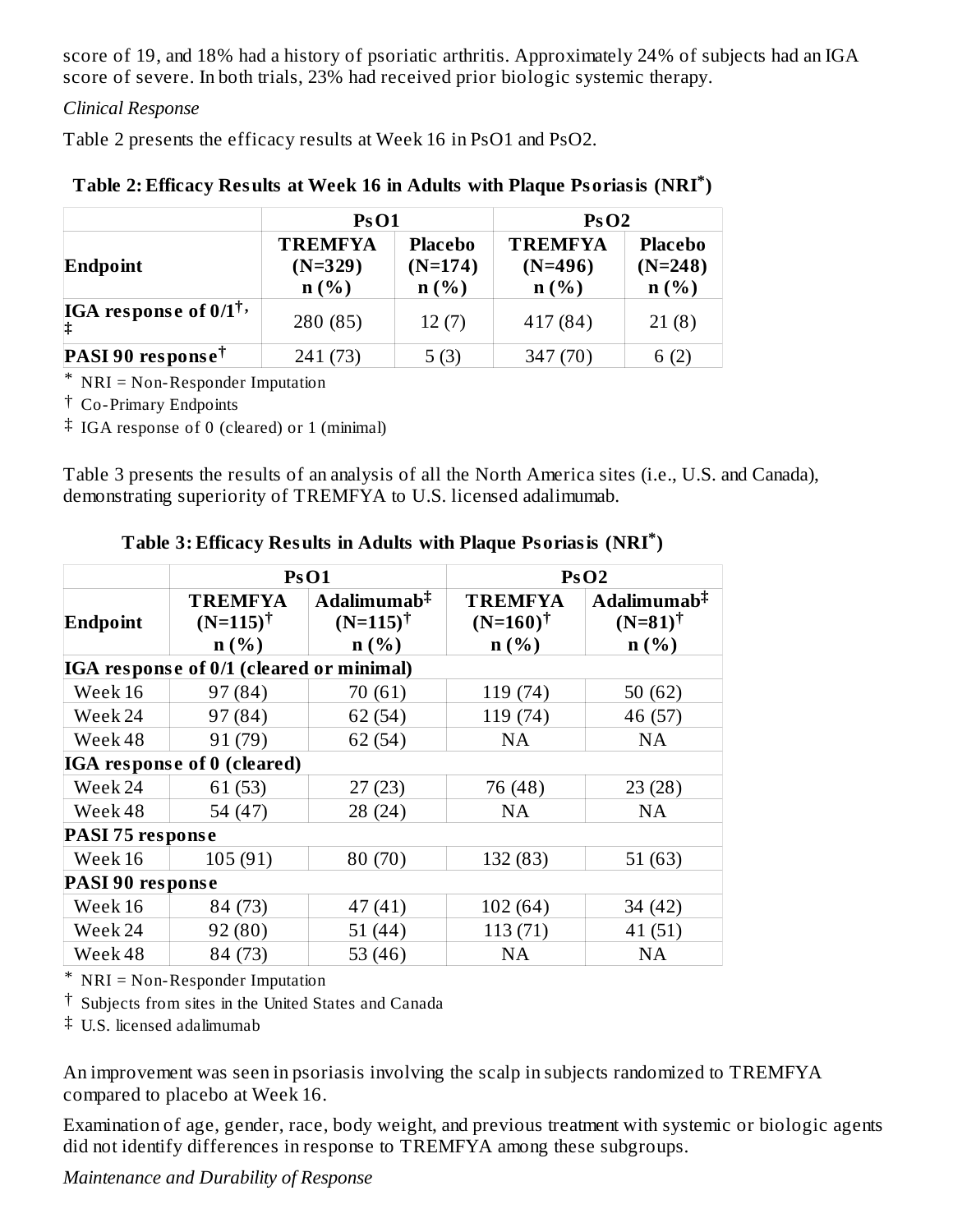To evaluate maintenance and durability of response (PsO2), subjects randomized to TREMFYA at Week 0 and who were PASI 90 responders at Week 28 were re-randomized to either continue treatment with TREMFYA every 8 weeks or be withdrawn from therapy (i.e. receive placebo).

At Week 48, 89% of subjects who continued on TREMFYA maintained PASI 90 compared to 37% of subjects who were re-randomized to placebo and withdrawn from TREMFYA. For responders at Week 28 who were re-randomized to placebo and withdrawn from TREMFYA, the median time to loss of PASI 90 was approximately 15 weeks.

## *Patient Reported Outcomes*

Greater improvements in symptoms of psoriasis (itch, pain, stinging, burning and skin tightness) at Week 16 in TREMFYA compared to placebo were observed in both trials based on the Psoriasis Symptoms and Signs Diary (PSSD). Greater proportions of subjects on TREMFYA compared to U.S. licensed adalimumab achieved a PSSD symptom score of 0 (symptom-free) at Week 24 in both trials.

## Trial PsO3

PsO3 [NCT02203032] evaluated the efficacy of 24 weeks of treatment with TREMFYA in subjects (N=268) who had not achieved an adequate response, defined as IGA  $\geq$ 2 at Week 16 after initial treatment with U.S. licensed ustekinumab (dosed 45 mg or 90 mg according to the subject's baseline weight at Week 0 and Week 4). These subjects were randomized to either continue with U.S. licensed ustekinumab treatment every 12 weeks or switch to TREMFYA 100 mg at Weeks 16, 20, and every 8 weeks thereafter. Baseline characteristics for randomized subjects were similar to those observed in PsO1 and PsO2.

In subjects with an inadequate response (IGA  $\geq$ 2 at Week 16 to U.S. licensed ustekinumab), greater proportions of subjects on TREMFYA compared to U.S. licensed ustekinumab achieved an IGA score of 0 or 1 with a  $\geq$ 2 grade improvement at Week 28 (31% vs. 14%, respectively; 12 weeks after randomization).

## Trial PsO4

PsO4 [NCT02905331] evaluated the efficacy, safety, and pharmacokinetics of TREMFYA administered with the One-Press injector. In this study, 78 subjects were randomized to receive either TREMFYA (100 mg at Weeks 0 and 4 and every 8 weeks thereafter) [N=62], or placebo [N=16]. Baseline characteristics for subjects were comparable to those observed in PsO1 and PsO2. The co-primary endpoints were the same as those for PsO1 and PsO2. Secondary endpoints included the proportion of subjects who achieved an IGA score of 0 at Week 16 and the proportion of subjects who achieved a PASI 100 response at Week 16.

A greater proportion of subjects in the guselkumab group achieved an IGA score of 0 or 1 or a PASI 90 response at Week 16 (81% and 76%, respectively) than in the placebo group (0% for both endpoints). The proportion of subjects who achieved an IGA score of 0 at Week 16 was higher in the guselkumab group compared to the placebo group (56% vs. 0%). The proportion of subjects who achieved a PASI 100 response at Week 16 was higher in the guselkumab group compared to the placebo group (50% vs. 0%).

## **14.2 Psoriatic Arthritis**

The safety and efficacy of TREMFYA were assessed in 1120 subjects in 2 randomized, double-blind, placebo-controlled trials (PsA1 [NCT03162796] and PsA2 [NCT03158285]) in adult subjects with active psoriatic arthritis (PsA) (≥3 swollen joints, ≥3 tender joints, and a C-reactive protein (CRP) level of ≥0.3 mg/dL in PsA1 and ≥5 swollen joints, ≥5 tender joints, and a CRP level of ≥0.6 mg/dL in PsA2) who had inadequate response to standard therapies (e.g. conventional DMARDs [cDMARDs]), apremilast, or nonsteroidal anti-inflammatory drugs [NSAIDs]). Patients in these trials had a diagnosis of PsA for at least 6 months based on the Classification criteria for Psoriatic Arthritis (CASPAR) and a median duration of PsA of 4 years at baseline.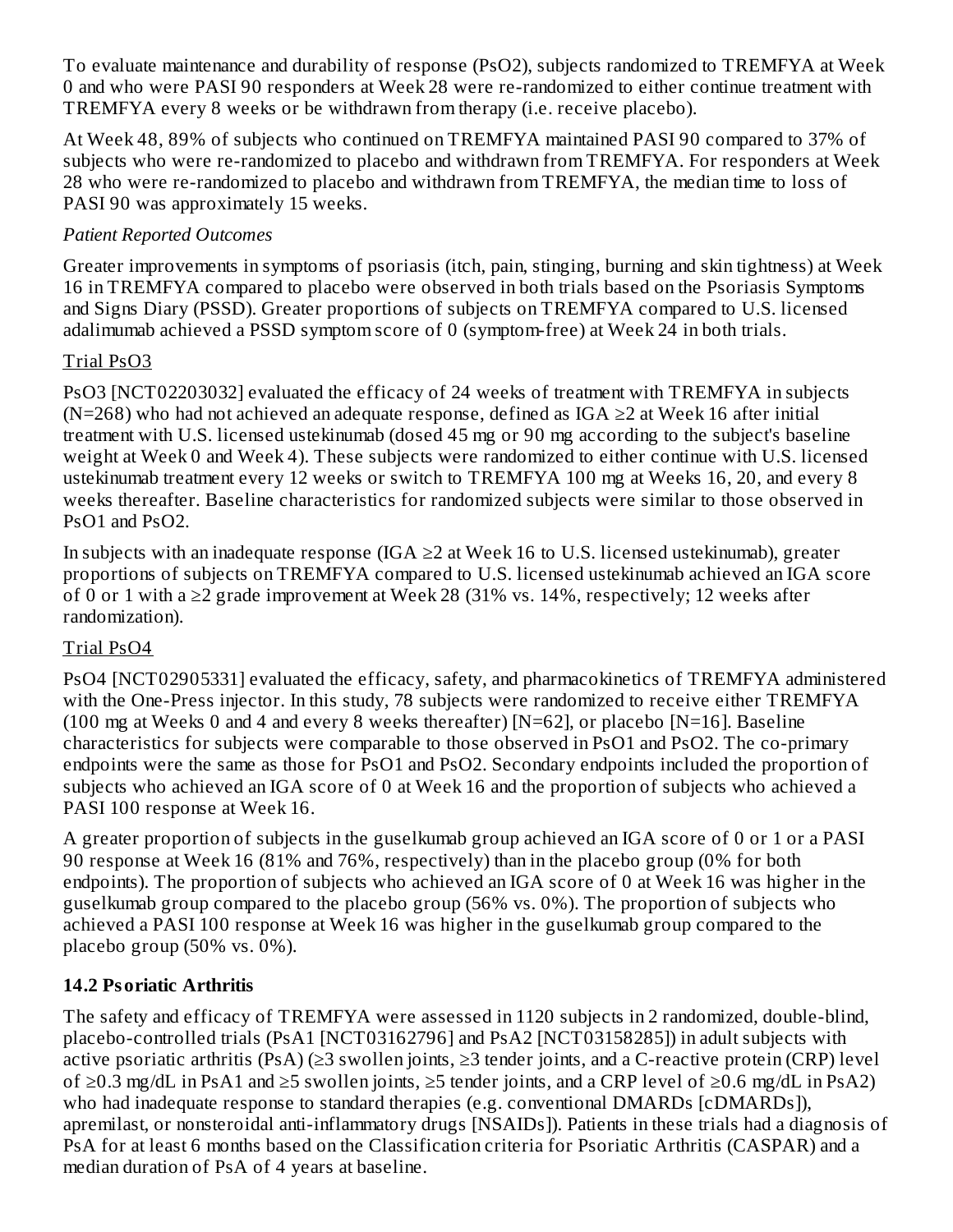In PsA1 approximately 31% of subjects had been previously treated with up to 2 anti-tumor necrosis factor alpha (anti-TNFα) agents whereas in PsA2 all subjects were biologic naïve. Approximately 58% of subjects from both trials had concomitant methotrexate (MTX) use. Patients with different subtypes of PsA were enrolled in both trials, including polyarticular arthritis with the absence of rheumatoid nodules (40%), spondylitis with peripheral arthritis (30%), asymmetric peripheral arthritis (23%), distal interphalangeal involvement (7%) and arthritis mutilans (1%). At baseline, over 65% and 42% of the subjects had enthesitis and dactylitis, respectively and 79% had ≥3% body surface area (BSA) psoriasis skin involvement.

PsA1 evaluated 381 subjects who were treated with placebo SC, TREMFYA 100 mg SC at Weeks 0, 4 and every 8 weeks (q8w) thereafter, or TREMFYA 100 mg SC every 4 weeks (q4w). PsA2 evaluated 739 subjects who were treated with placebo SC, TREMFYA 100 mg SC at Weeks 0, 4 and q8w thereafter, or TREMFYA 100 mg SC q4w. The primary endpoint in both trials was the percentage of subjects achieving an ACR20 response at Week 24.

#### *Clinical Response*

In both trials, subjects treated with TREMFYA 100 mg q8w demonstrated a greater clinical response including ACR20, compared to placebo at Week 24 (Tables 4 and 5). Similar responses were seen regardless of prior anti-TNFα exposure in PsA1, and in both trials similar responses were seen regardless of concomitant cDMARD use, previous treatment with cDMARDs, gender and body weight.

|                        | <b>Placebo</b><br>$(N=126)$      | <b>TREMFYA</b><br>$100$ mg q $8w$<br>$(N=127)$<br><b>Difference from Placebo</b><br><b>Response Rate</b><br>(95% CI) |            |  |  |  |
|------------------------|----------------------------------|----------------------------------------------------------------------------------------------------------------------|------------|--|--|--|
|                        | <b>Response Rate</b>             |                                                                                                                      |            |  |  |  |
|                        | <b>ACR 20 response</b>           |                                                                                                                      |            |  |  |  |
| Week 16                | 25%                              | 52%                                                                                                                  | 27(15, 38) |  |  |  |
| Week 24                | 22%                              | 52%<br>30 (19, 41)                                                                                                   |            |  |  |  |
| <b>ACR 50 response</b> |                                  |                                                                                                                      |            |  |  |  |
| Week 16                | 13%                              | 23%                                                                                                                  | 10(1, 19)  |  |  |  |
| Week 24                | 9%                               | 30%                                                                                                                  | 21(12, 31) |  |  |  |
|                        | $\ast$<br><b>ACR 70 response</b> |                                                                                                                      |            |  |  |  |
| Week 16                | 6%                               | 8%<br>$2(-4, 8)$                                                                                                     |            |  |  |  |
| Week 24                | 6%                               | 12%<br>$6(-0.3, 13)$                                                                                                 |            |  |  |  |

#### **Table 4: Percent of Subjects with ACR Respons es in PsA1**

\* Subjects with missing data at a visit were imputed as non-responders at that visit. Subjects who met escape criteria (less than 5% improvement in both tender and swollen joint counts) at Week 16 were allowed to initiate or increase the dose of the permitted concomitant medication and remained on the randomized group. Subjects who initiated or increased the dose of non-biologic DMARD or oral corticosteroids over baseline, discontinued study/study medication or initiated protocol prohibited medications/therapies for PsA prior to a visit were considered non-responders at that visit.

**Table 5: Percent of Subjects with ACR Respons es in PsA2**

|                                | <b>Placebo</b><br>$(N=246)$ | <b>TREMFYA</b><br>$100$ mg q $8w$<br>$(N=248)$ |                                                       |
|--------------------------------|-----------------------------|------------------------------------------------|-------------------------------------------------------|
|                                |                             | <b>Response Rate   Response Rate</b>           | <b>Difference from Placebo</b><br>$(95\% \text{ CI})$ |
| $ACR$ 20 response <sup>*</sup> |                             |                                                |                                                       |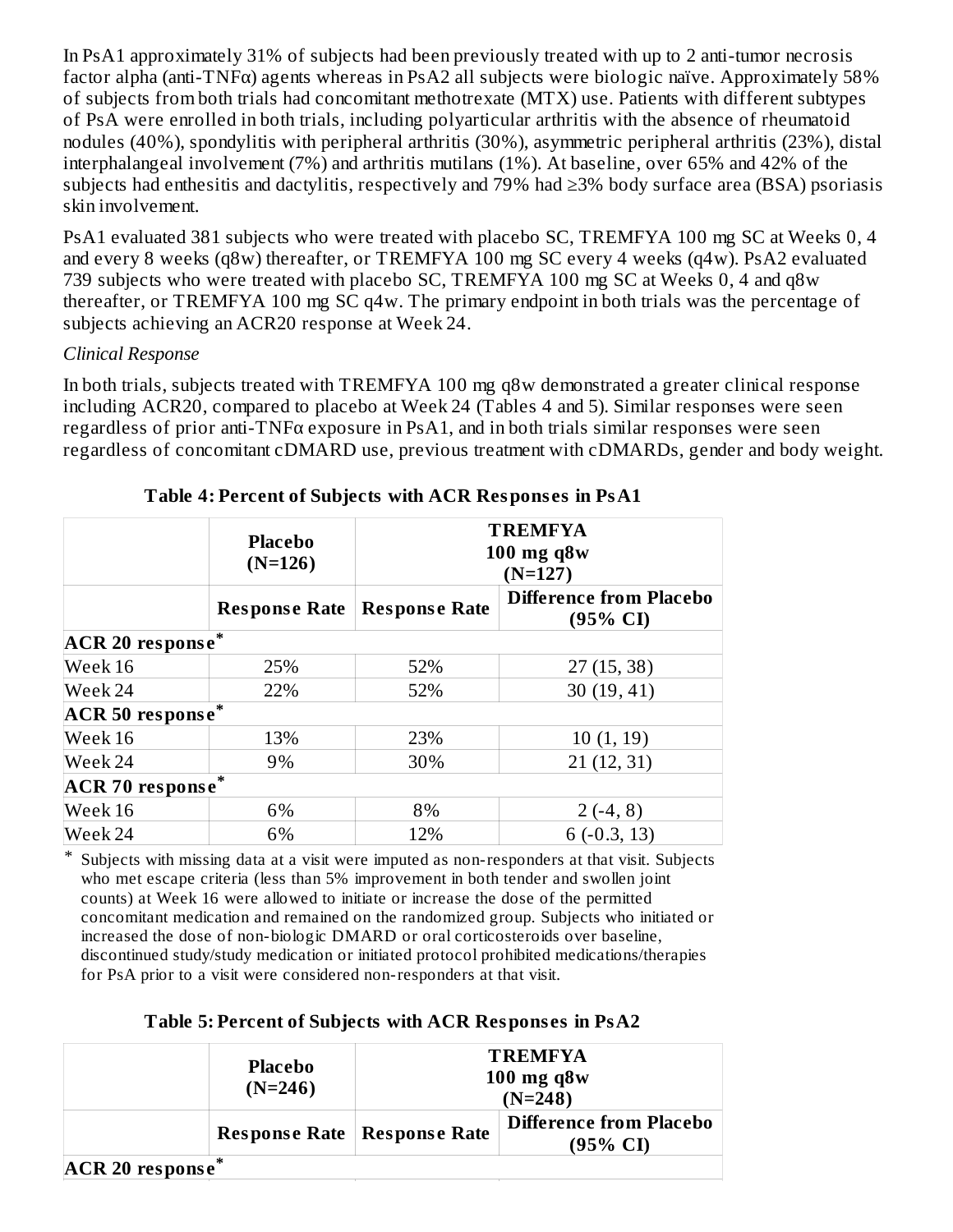| Week 16          | 34%              | 55% | 22(13, 30)  |  |  |  |
|------------------|------------------|-----|-------------|--|--|--|
| Week 24          | 33%              | 64% | 31(23, 40)  |  |  |  |
| ACR 50 response* |                  |     |             |  |  |  |
| Week 16          | 9%               | 29% | 19 (13, 26) |  |  |  |
| Week 24          | 14%              | 32% | 17(10, 24)  |  |  |  |
|                  | ACR 70 response* |     |             |  |  |  |
| Week 16          | 1%               | 14% | 13(9, 17)   |  |  |  |
| Week 24          | 4%               | 19% | 15(9, 20)   |  |  |  |

\* Subjects with missing data at a visit were imputed as non-responders at that visit. Subjects who met escape criteria (less than 5% improvement in both tender and swollen joint counts) at Week 16 were allowed to initiate or increase the dose of the permitted concomitant medication and remained on the randomized group. Subjects who initiated or increased the dose of non-biologic DMARD or oral corticosteroids over baseline, discontinued study/study medication or initiated protocol prohibited medications/therapies for PsA prior to a visit were considered non-responders at that visit.

The percentage of subjects achieving ACR20 response in PsA2 by visit is shown in Figure 1.

**Figure 1: Subjects Achieving ACR 20 Respons e by Visit Through Week 24 in PsA2**



The results of the components of the ACR response criteria are shown in Table 6.

**Table 6: Mean change (SD ) from Bas eline in ACR Component Scores at \*Week 16 and 24 bas ed on Obs erved Data**

|                              | PsA1                        |                                                | PsA2                        |                                                |  |
|------------------------------|-----------------------------|------------------------------------------------|-----------------------------|------------------------------------------------|--|
|                              | <b>Placebo</b><br>$(N=126)$ | <b>TREMFYA</b><br>$100$ mg q8 $w$<br>$(N=127)$ | <b>Placebo</b><br>$N = 246$ | <b>TREMFYA</b><br>$100$ mg q $8w$<br>$(N=248)$ |  |
| <b>No. of Swollen Joints</b> |                             |                                                |                             |                                                |  |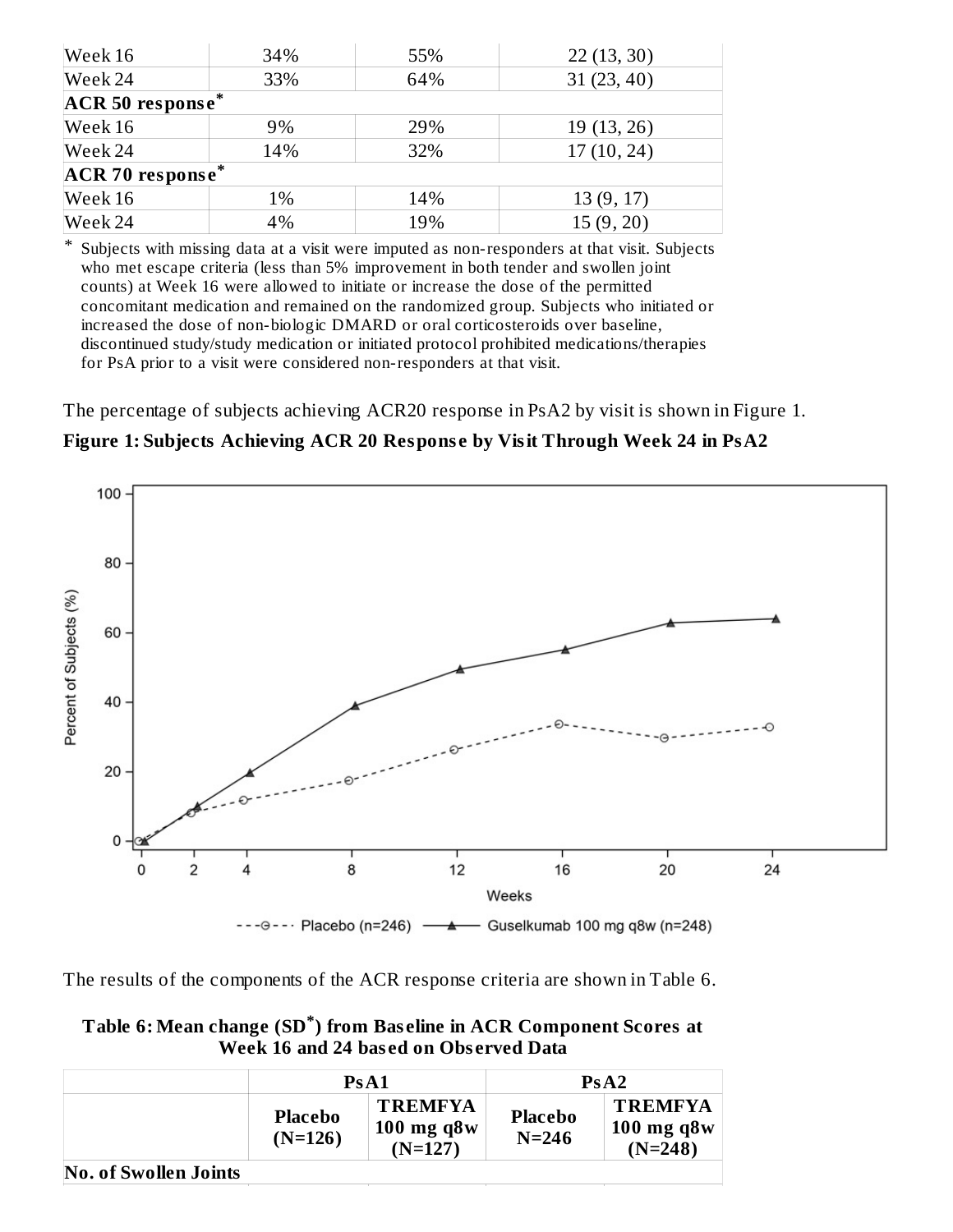| <b>Baseline</b>                          | 10.1(7.1)    | 10.9(9.3)     | 12.3(6.9)    | 11.7(6.8)    |
|------------------------------------------|--------------|---------------|--------------|--------------|
| Mean change at Week<br>16                | $-4.2(7.0)$  | $-7.3(7.0)$   | $-5.8(7.1)$  | $-7.2(6.0)$  |
| Mean change at Week<br>24                | $-5.1(6.9)$  | $-7.3(8.0)$   | $-6.4(7.2)$  | $-8.1(6.1)$  |
| <b>No. of Tender Joints</b>              |              |               |              |              |
| <b>Baseline</b>                          | 19.8 (14.4)  | 20.2 (14.5)   | 21.6(13.1)   | 19.8 (11.9)  |
| Mean change at Week<br>16                | $-4.5(10.8)$ | $-10.2(10.4)$ | $-6.8(10.5)$ | $-9.0(9.4)$  |
| Mean change at Week<br>24                | $-6.8(13.0)$ | $-10.5(12.0)$ | $-7.3(11.2)$ | $-10.4(9.5)$ |
| Patient's Assessment of Pain $^\dagger$  |              |               |              |              |
| <b>Baseline</b>                          | 5.8 $(2.2)$  | 6.0(2.1)      | 6.3(1.8)     | 6.3(2.0)     |
| Mean change at Week<br>16                | $-0.8(2.3)$  | $-1.7(2.4)$   | $-0.9(2.3)$  | $-2.2(2.5)$  |
| Mean change at Week<br>24                | $-0.7(2.4)$  | $-2.2(2.6)$   | $-1.1(2.4)$  | $-2.5(2.5)$  |
| Patient Global Assessment $^\dagger$     |              |               |              |              |
| <b>Baseline</b>                          | 6.1(2.2)     | 6.5(2.0)      | 6.5(1.8)     | 6.5(1.9)     |
| Mean change at Week<br>16                | $-1.0$ (2.3) | $-2.0(2.6)$   | $-1.0(2.3)$  | $-2.3(2.6)$  |
| Mean change at Week<br>24                | $-0.9(2.5)$  | $-2.5(2.7)$   | $-1.2(2.6)$  | $-2.5(2.5)$  |
| Physician Global Assessment <sup>†</sup> |              |               |              |              |
| <b>Baseline</b>                          | 6.3(1.7)     | 6.2(1.7)      | 6.7(1.5)     | 6.6(1.6)     |
| Mean change at Week<br>16                | $-1.9(2.2)$  | $-2.9(2.4)$   | $-2.1(2.2)$  | $-3.5(2.3)$  |
| Mean change at Week<br>24                | $-2.2(2.3)$  | $-3.5(2.4)$   | $-2.5(2.3)$  | $-3.8(2.3)$  |
| Disability Index (HAQ-DI) $^{\ddagger}$  |              |               |              |              |
| <b>Baseline</b>                          | 1.2(0.7)     | 1.2(0.6)      | 1.3(0.6)     | 1.3(0.6)     |
| Mean change at Week<br>16                | $-0.1(0.5)$  | $-0.3(0.5)$   | $-0.1(0.5)$  | $-0.3(0.5)$  |
| Mean change at Week<br>24                | $-0.1(0.5)$  | $-0.3(0.6)$   | $-0.2(0.5)$  | $-0.4(0.5)$  |
| $CRP$ (mg/dL)                            |              |               |              |              |
| <b>Baseline</b>                          | 1.4(1.9)     | 1.6(2.4)      | 2.1(2.7)     | 2.0(2.4)     |
| Mean change at Week<br>16                | $-0.2(1.5)$  | $-0.6(2.2)$   | $-0.6(2.5)$  | $-1.0(2.2)$  |
| Mean change at Week<br>24                | $-0.0(2.8)$  | $-0.7(2.1)$   | $-0.5(2.5)$  | $-1.1(2.2)$  |
|                                          |              |               |              |              |

\* SD= standard deviation

† Assessment based on Visual Analog Scale (cm) with the left end indicating "no pain" (for patient's assessment of pain), "very well" (for patient global assessment), or "no arthritis activity" (for physician global assessment) and the right end indicating "the worst possible pain" (for patient assessment of pain), "poor" (for patient global assessment), or "extremely active arthritis (for physician global assessment).

‡ Disability Index of the Health Assessment Questionnaire; 0 = no difficulty to 3 = inability to perform, measures the patient's ability to perform the following: dressing, arising, eating, walking, hygiene, reaching, gripping, and activities of daily living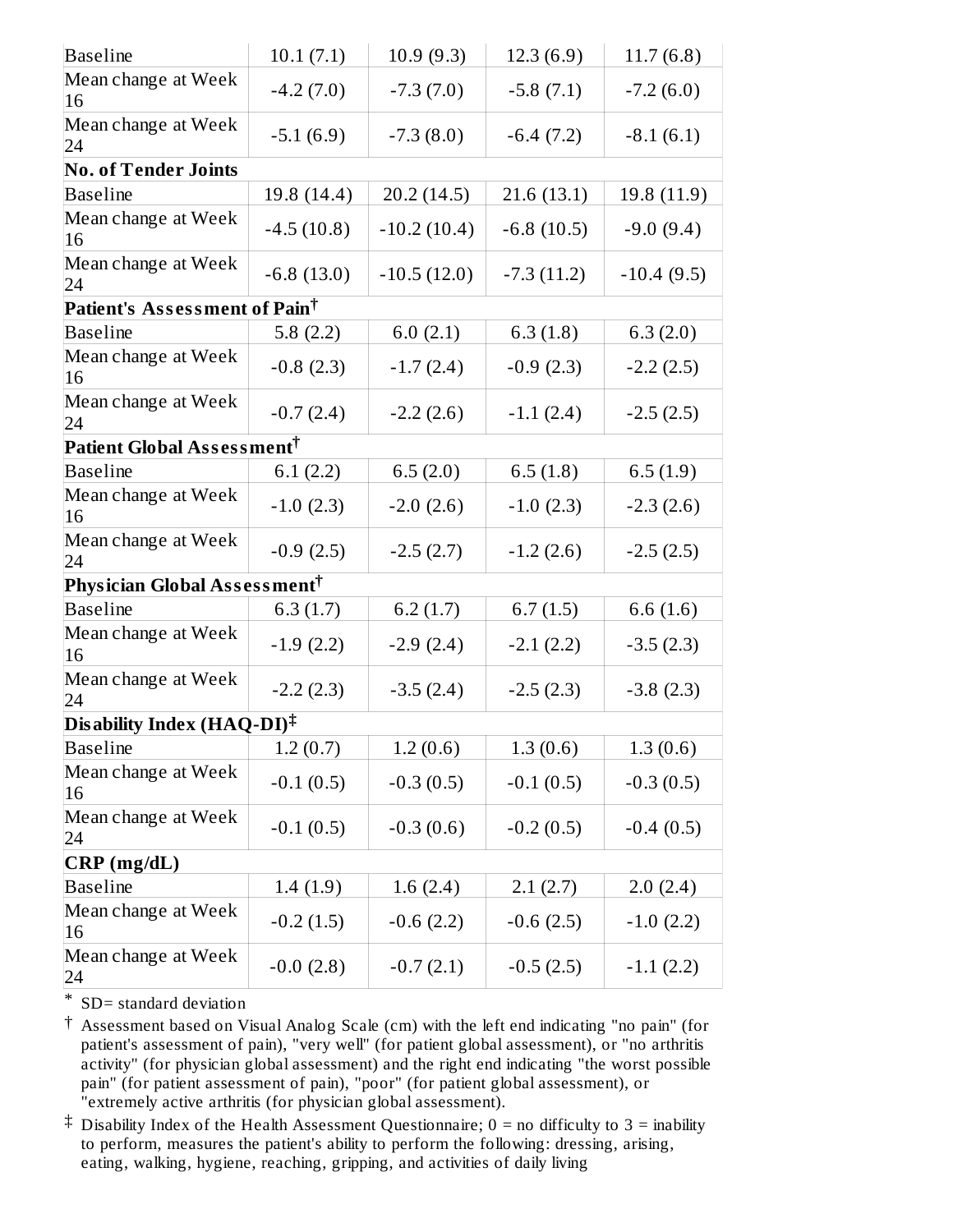Treatment with TREMFYA resulted in an improvement in the skin manifestations of psoriasis in subjects with PsA.

Treatment with TREMFYA resulted in improvement in dactylitis and enthesitis in patients with preexisting dactylitis or enthesitis.

## *Physical Function*

TREMFYA treated subjects in the TREMFYA 100 mg q8w group in both PsA1 and PsA2 showed greater mean improvement from baseline in physical function compared to subjects treated with placebo as assessed by the Health Assessment Questionnaire-Disability Index (HAQ-DI) at Weeks 16 and 24. In both studies, the proportion of HAQ-DI responders (≥0.35 improvement in HAQ-DI score) was greater in the TREMFYA q8w dose group compared to placebo at Weeks 16 and 24.

#### *Other Health-Related Outcomes*

General health status was assessed by the Short Form health survey (SF-36). At Week 24, subjects in the TREMFYA 100 mg q8w dose group in both PsA1 and PsA2 showed greater improvement from baseline in the SF-36 physical component summary (PCS) compared with placebo. There was not a statistically significant improvement observed in the SF-36 MCS. At Week 24, there was numerical improvement in the physical functioning, role-physical, bodily-pain, general health, social-functioning and vitality domains but not in the role-emotional and mental health domains. Fatigue was assessed by the Functional Assessment of Chronic Illness Therapy-Fatigue score (FACIT-F) in Studies PsA1 and PsA2. Treatment with TREMFYA resulted in improvement in fatigue as measured by FACIT-F.

## **16 HOW SUPPLIED/STORAGE AND HANDLING**

## **16.1 How Supplied**

TREMFYA (guselkumab) Injection is a clear and colorless to light yellow solution that may contain small translucent particles. TREMFYA is supplied as:

- Single-dose 100 mg/mL prefilled syringe (NDC: 57894-640-01)
- Single-dose 100 mg/mL One-Press patient-controlled injector (NDC: 57894-640-11)

## **16.2 Storage and Handling**

TREMFYA is sterile and preservative-free. Discard any unused portion.

- Store in a refrigerator at 2<sup>o</sup>C to 8<sup>o</sup>C (36<sup>o</sup>F to 46<sup>o</sup>F).
- Store in original carton until time of use.
- Protect from light until use.
- Do not freeze.
- Do not shake.
- Not made with natural rubber latex.

## **Keep out of reach of children.**

## **17 PATIENT COUNSELING INFORMATION**

Advise the patient and/or caregiver to read the FDA-approved patient labeling *(Medication Guide and Instructions for Use)* before starting TREMFYA therapy, and each time the prescription is renewed, as there may be new information they need to know.

#### Hypersensitivity Reactions

Advise patients to discontinue TREMFYA and seek immediate medical attention if they experience any symptoms of serious hypersensitivity reactions *[see Warnings and Precautions (5.1)].*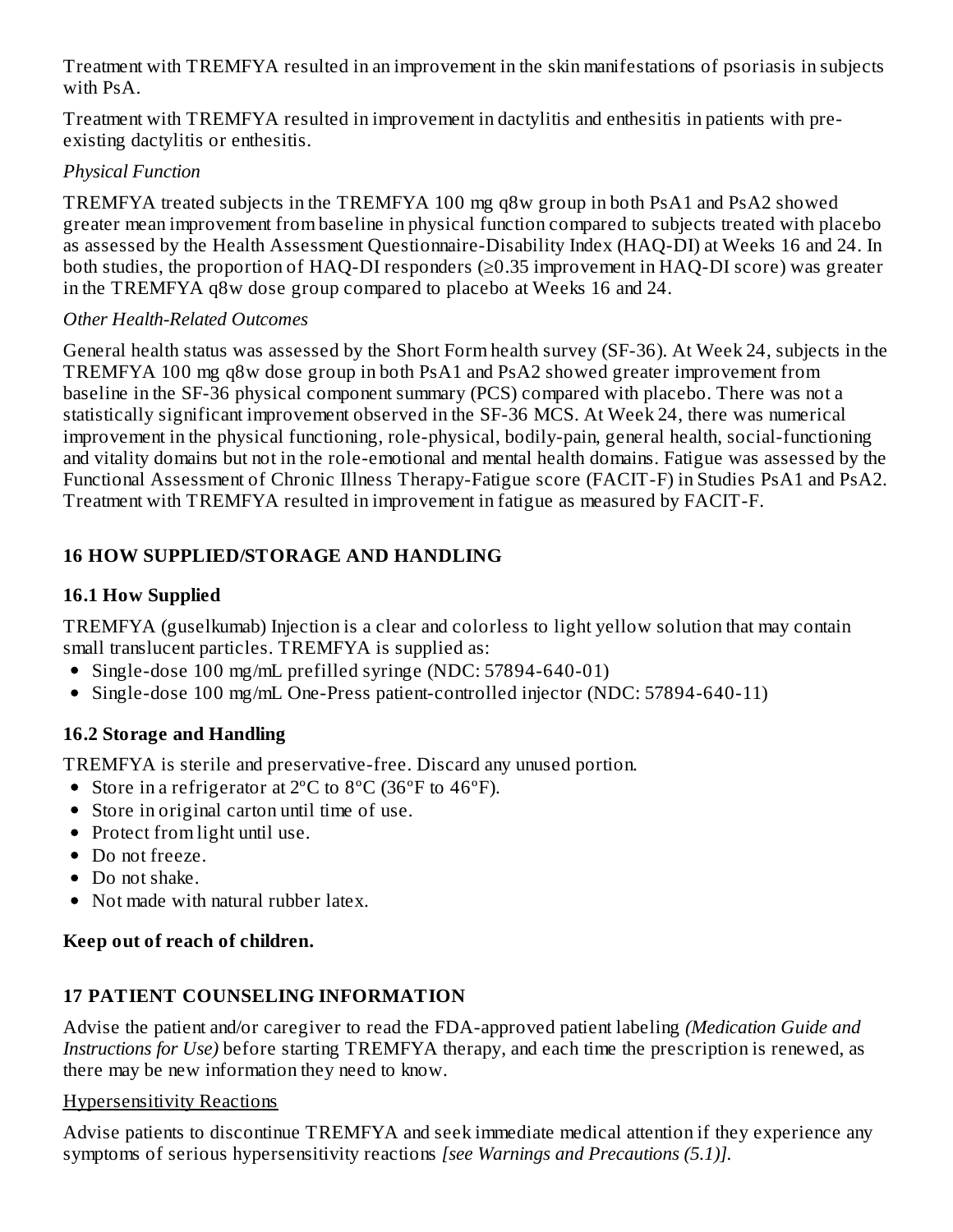#### Infections

Instruct patients of the importance of communicating any history of infections to the healthcare provider and contacting their healthcare provider if they develop any symptoms of an infection *[see Warnings and Precautions (5.2)]*.

#### Instruction on Injection Technique

Instruct patients or caregivers to perform the first self-injection under the supervision and guidance of a qualified healthcare professional for proper training in subcutaneous injection technique. Instruct patients who are self-administering to inject the full dose of TREMFYA *[see Medication Guide and Instructions for Use]*.

Instruct patients or caregivers in the technique of proper needle and syringe disposal. Needles and syringes should be disposed of in a puncture-resistant container. Advise patients and caregivers not to reuse needles or syringes.

Remind patients if they forget to take their dose of TREMFYA to inject their dose as soon as they remember. They should then take their next dose at the appropriate scheduled time.

Manufactured by: Janssen Biotech, Inc. Horsham, PA 19044 US License No. 1864

© 2017 Janssen Pharmaceutical Companies

#### **Medication Guide TREMFYA (trem fye' ah) ®(gus elkumab) injection, for subcutaneous us e**

#### **What is the most important information I should know about TREMFYA? TREMFYA may caus e s erious side effects, including:**

- **Serious allergic reactions.** Stop using TREMFYA and get emergency medical help right away if you develop any of the following symptoms of a serious allergic reaction:
	- fainting, dizziness, feeling lightheaded (low blood pressure)
- trouble breathing or throat tightness
- swelling of your face, eyelids,
- chest tightness skin rash, hives
- lips, mouth, tongue or throat
- itching
- **Infections.** TREMFYA is a medicine that may lower the ability of your immune system to fight infections and may increase your risk of infections. Your healthcare provider should check you for infections and tuberculosis (TB) before starting treatment with TREMFYA and may treat you for TB before you begin treatment with TREMFYA if you have a history of TB or have active TB. Your healthcare provider should watch you closely for signs and symptoms of TB during and after treatment with TREMFYA.

Tell your healthcare provider right away if you have an infection or have symptoms of an infection, including:

- fever, sweats, or chills
- <sup>o</sup> cough
- muscle aches
	- warm, red, or painful skin or sores diarrhea or stomach pain on your body different from your psoriasis
- weight loss
- - <sup>o</sup> burning when you urinate or urinating more often than normal

blood in your

shortness of breath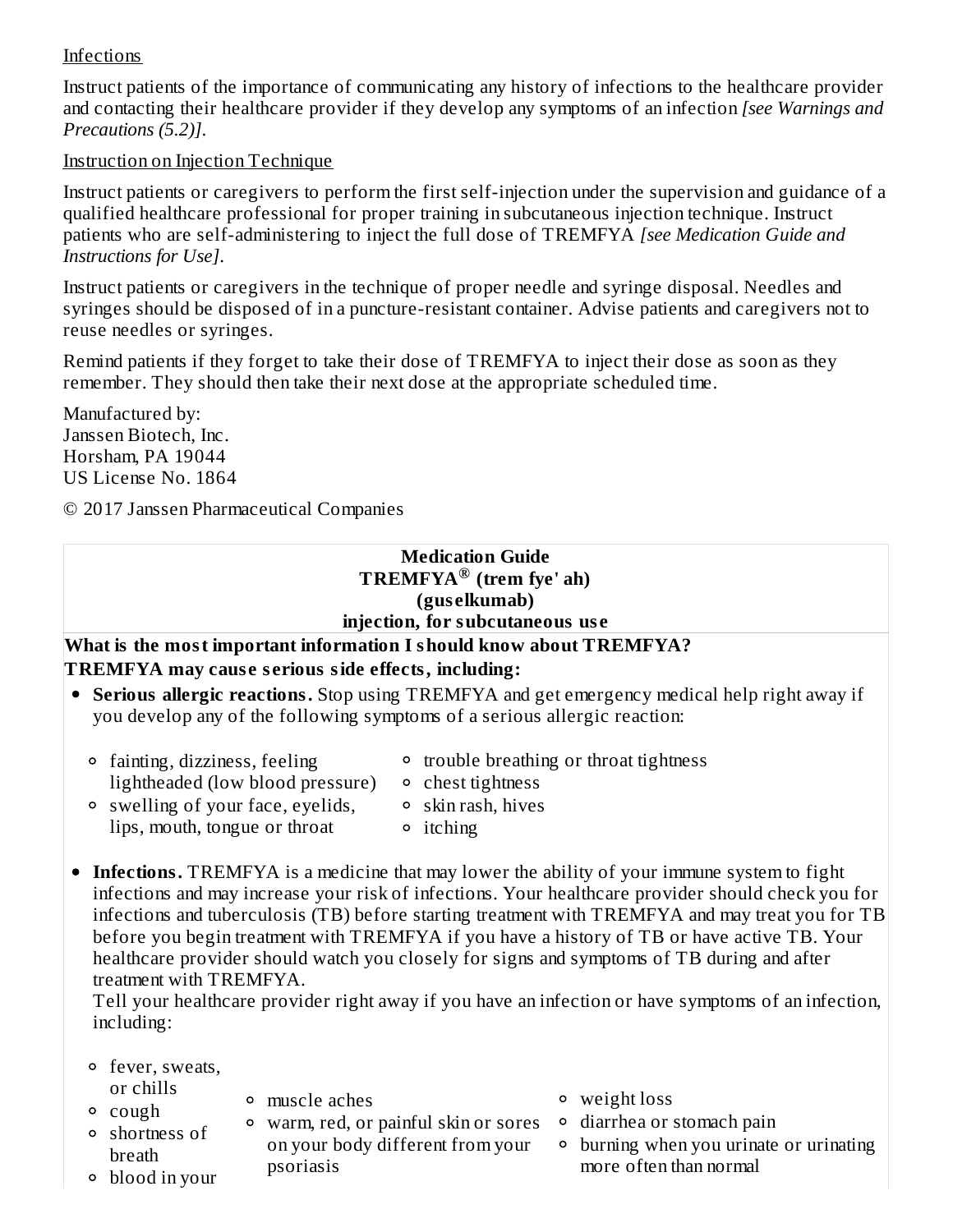phlegm (mucus)

## See **"What are the possible side effects of TREMFYA?"** for more information about side effects. **What is TREMFYA?**

TREMFYA is a prescription medicine used to treat adults:

- with moderate to severe plaque psoriasis who may benefit from taking injections or pills (systemic therapy) or phototherapy (treatment using ultraviolet or UV light)
- with active psoriatic arthritis (PsA).

It is not known if TREMFYA is safe and effective in children under 18 years of age.

**Do** not use **TREMFYA** if you have had a serious allergic reaction to guselkumab or any of the other ingredients in TREMFYA. See the end of this Medication Guide for a complete list of ingredients in TREMFYA.

**Before using TREMFYA**, **tell your healthcare provider about all of your medical conditions, including if you:**

- have any of the conditions or symptoms listed in the section **"What is the most important information I should know about TREMFYA?"**
- have an infection that does not go away or that keeps coming back.
- have TB or have been in close contact with someone with TB.
- have recently received or are scheduled to receive an immunization (vaccine). You should avoid receiving live vaccines during treatment with TREMFYA.
- are pregnant or plan to become pregnant. It is not known if TREMFYA can harm your unborn baby.
- are breastfeeding or plan to breastfeed. It is not known if TREMFYA passes into your breast milk.

**Tell your healthcare provider about all the medicines you take,** including prescription and over-thecounter medicines, vitamins, and herbal supplements.

## **How should I us e TREMFYA?**

**See the detailed "Instructions for Us e" that comes with TREMFYA for information on how to prepare and inject a dos e of TREMFYA, and how to properly throw away (dispos e of) us ed TREMFYA prefilled syringes or One-Press injectors.**

- Use TREMFYA exactly as your healthcare provider tells you to use it.
- If you miss your TREMFYA dose, inject a dose as soon as you remember. Then, take your next dose at your regular scheduled time. Call your healthcare provider if you are not sure what to do.

If you inject more TREMFYA than prescribed, call your healthcare provider right away.

## **What are the possible side effects of TREMFYA?**

**TREMFYA may caus e s erious side effects including:**

**See "What is the most important information I should know about TREMFYA?"**

## **The most common side effects of TREMFYA include:**

- upper respiratory infections
- headache
- diarrhea
- herpes simplex infections
- (arthralgia)  $\bullet$  fungal skin infections

 $\bullet$  joint pain

- injection site reactions
- stomach flu (gastroenteritis)
- bronchitis

These are not all the possible side effects of TREMFYA. Call your doctor for medical advice about side effects. You may report side effects to FDA at 1-800-FDA-1088.

**General information about the safe and effective us e of TREMFYA**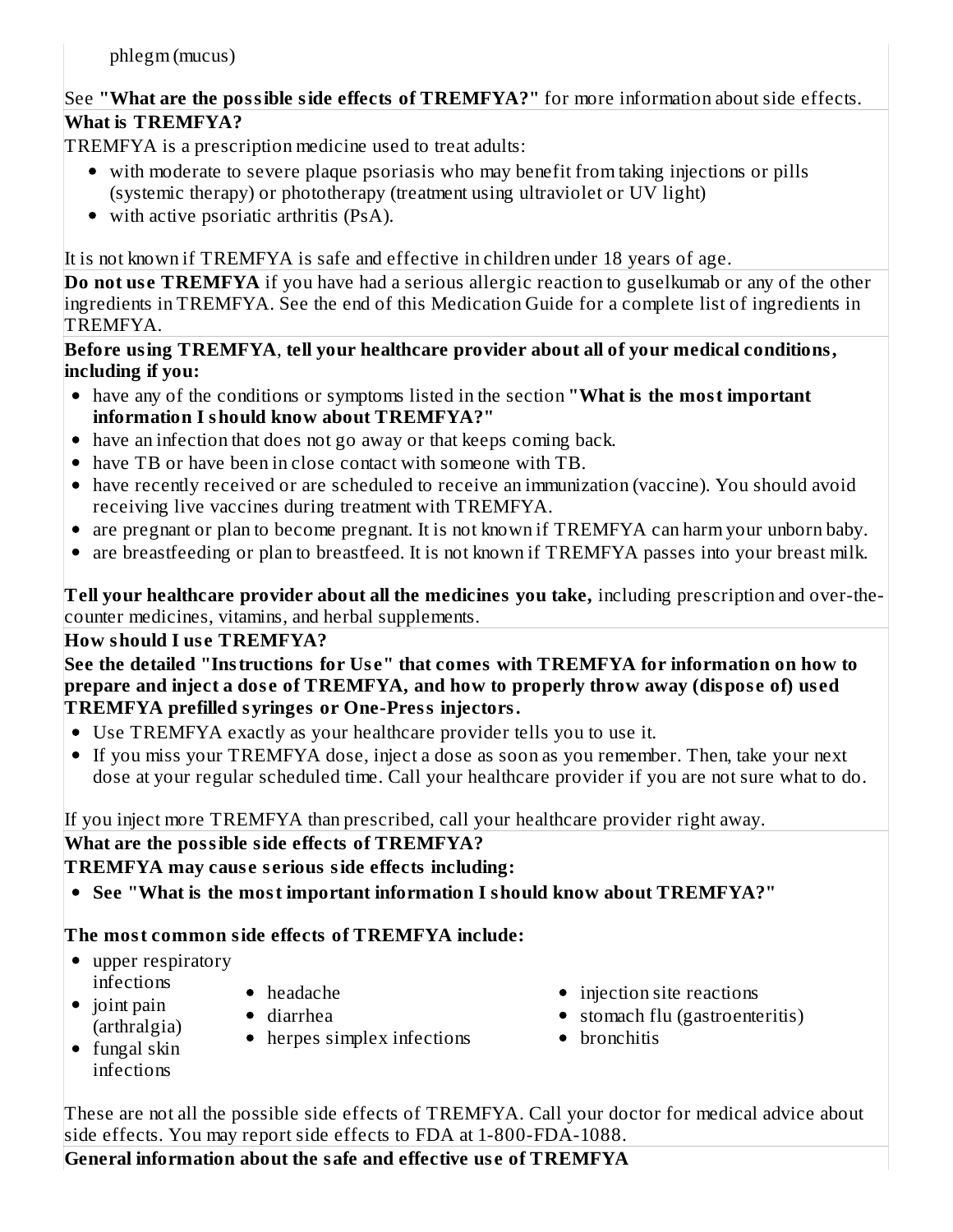Medicines are sometimes prescribed for purposes other than those listed in a Medication Guide. Do not use TREMFYA for a condition for which it was not prescribed. Do not give TREMFYA to other people, even if they have the same symptoms that you have. It may harm them. You can ask your healthcare provider or pharmacist for information about TREMFYA that is written for health professionals.

#### **What are the ingredients in TREMFYA?**

**Active ingredient:** guselkumab

**Inactive ingredients:** L-histidine, L-histidine monohydrochloride monohydrate, polysorbate 80, sucrose and water for injection

Not made with natural rubber latex.

Manufactured by: Janssen Biotech, Inc., Horsham, PA 19044, U.S. License Number 1864 For more information, call 1-800-526-7736 or go to www.tremfya.com.

This Medication Guide had been approved by the U.S. Food and Drug Administration. Revised: 07/2020

#### **Instructions for Us e**

**TREMFYA ®**(trem fye' ah)

(guselkumab)

#### **Prefilled Syringe**



#### **SINGLE-DOSE**

#### **Important**

TREMFYA comes as a single-dose prefilled syringe containing one 100 mg dose. Each TREMFYA prefilled syringe can only be used one time. Throw the used prefilled syringe away (See Step 3) after one dose, even if there is medicine left in it. Do not reuse your TREMFYA prefilled syringe.

If your healthcare provider decides that you or a caregiver may be able to give your injections of TREMFYA at home, you should receive training on the right way to prepare and inject TREMFYA using the prefilled syringe before attempting to inject. Do not try to inject yourself until you have been shown the right way to give the injections by your healthcare provider.

Read this Instructions for Use before using your TREMFYA prefilled syringe and each time you get a refill. There may be new information. This leaflet does not take the place of talking with your healthcare provider about your medical condition or your treatment.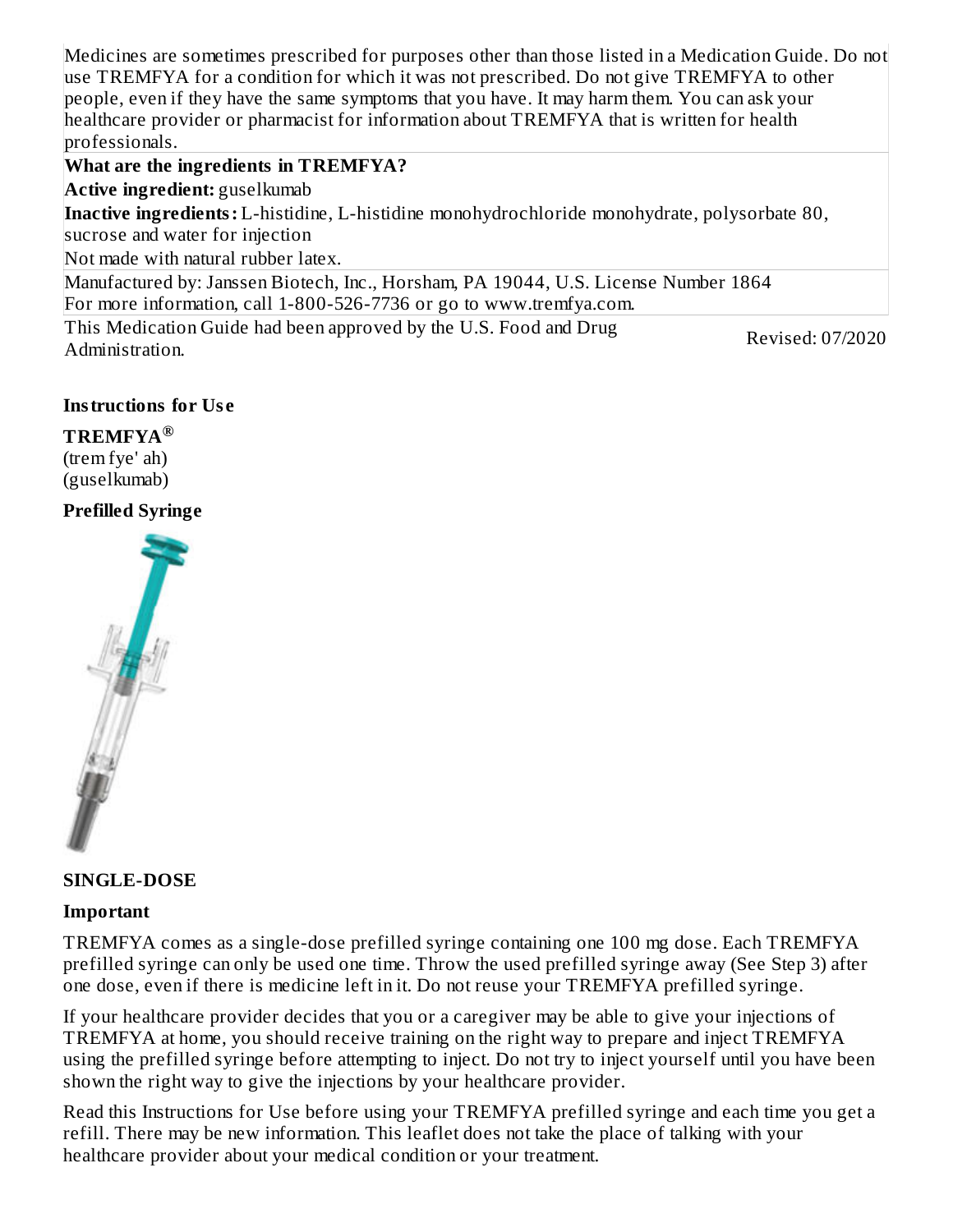The TREMFYA prefilled syringe is intended for injection under the skin, not into the muscle or vein. After injection, the needle will retract into the body of the device and lock into place.

#### J **Storage information**

Store in refrigerator at **36° to 46°F** (2° to 8°C). **Do not** freeze TREMFYA prefilled syringe.

## **Keep TREMFYA prefilled syringe and all medicines out of reach of children.**

**Do not** shake your TREMFYA prefilled syringe.

**Keep TREMFYA prefilled syringe in the original carton to protect from light and physical damage.**

## **Prefilled syringe parts**

Before use



After use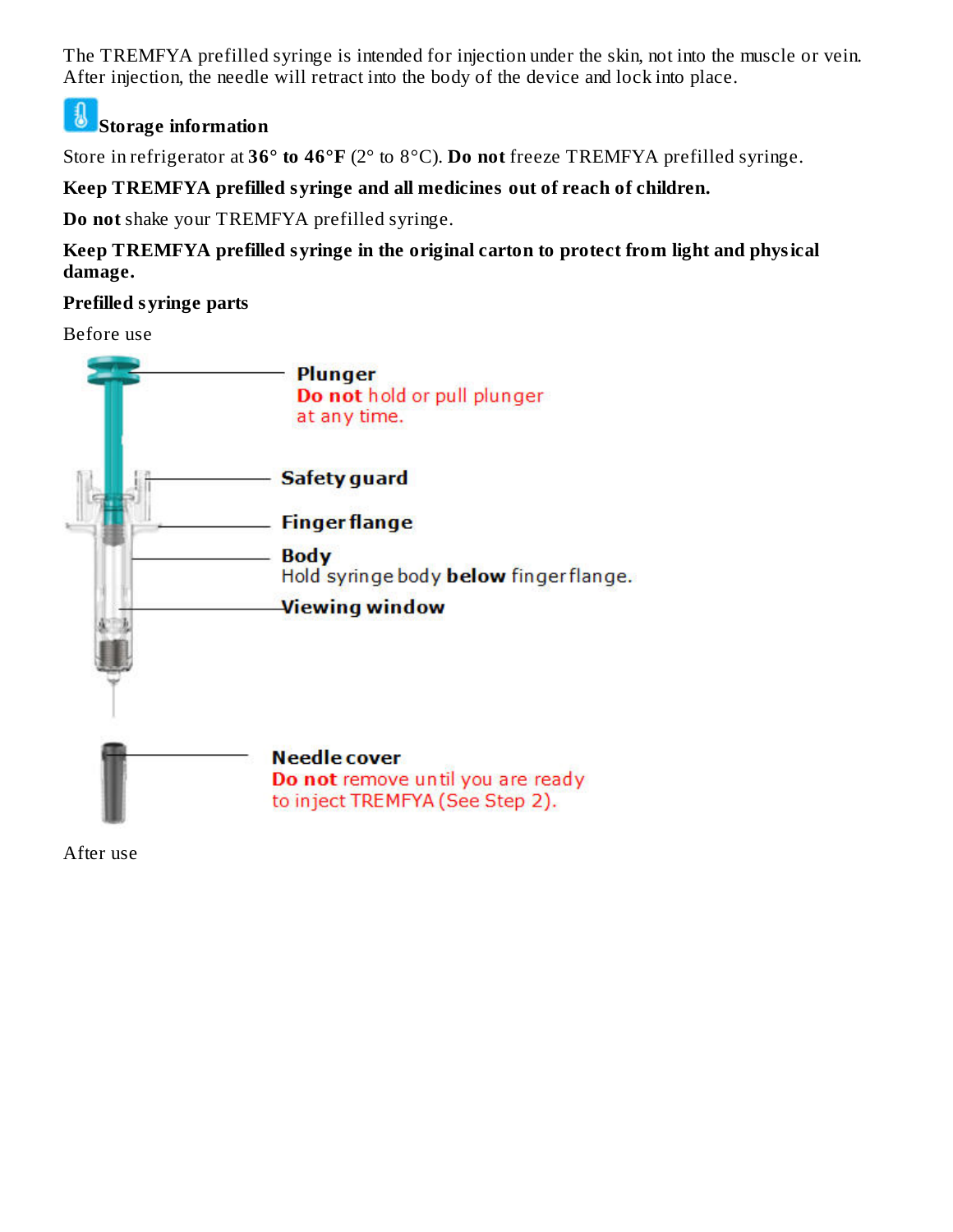

**You will need thes e supplies:**

**1 TREMFYA prefilled syringe**

**Not provided in the TREMFYA prefilled syringe carton:**

- **1 Alcohol swab**
- **1 Cotton ball** or **gauze pad**
- **1 Adhesive bandage**
- **1 Sharps container** (See Step 3)  $\bullet$

#### **1. Prepare for your injection**



#### **Inspect carton**

Remove your TREMFYA prefilled syringe carton from the refrigerator.

Keep the prefilled syringe in the carton and let it sit on a flat surface at room temperature for **at least 30 minutes** before use.

**Do not** warm the prefilled syringe any other way.

**Check the expiration date ('EXP')** on the back panel of the carton.

**Do not** use your prefilled syringe if the expiration date has passed.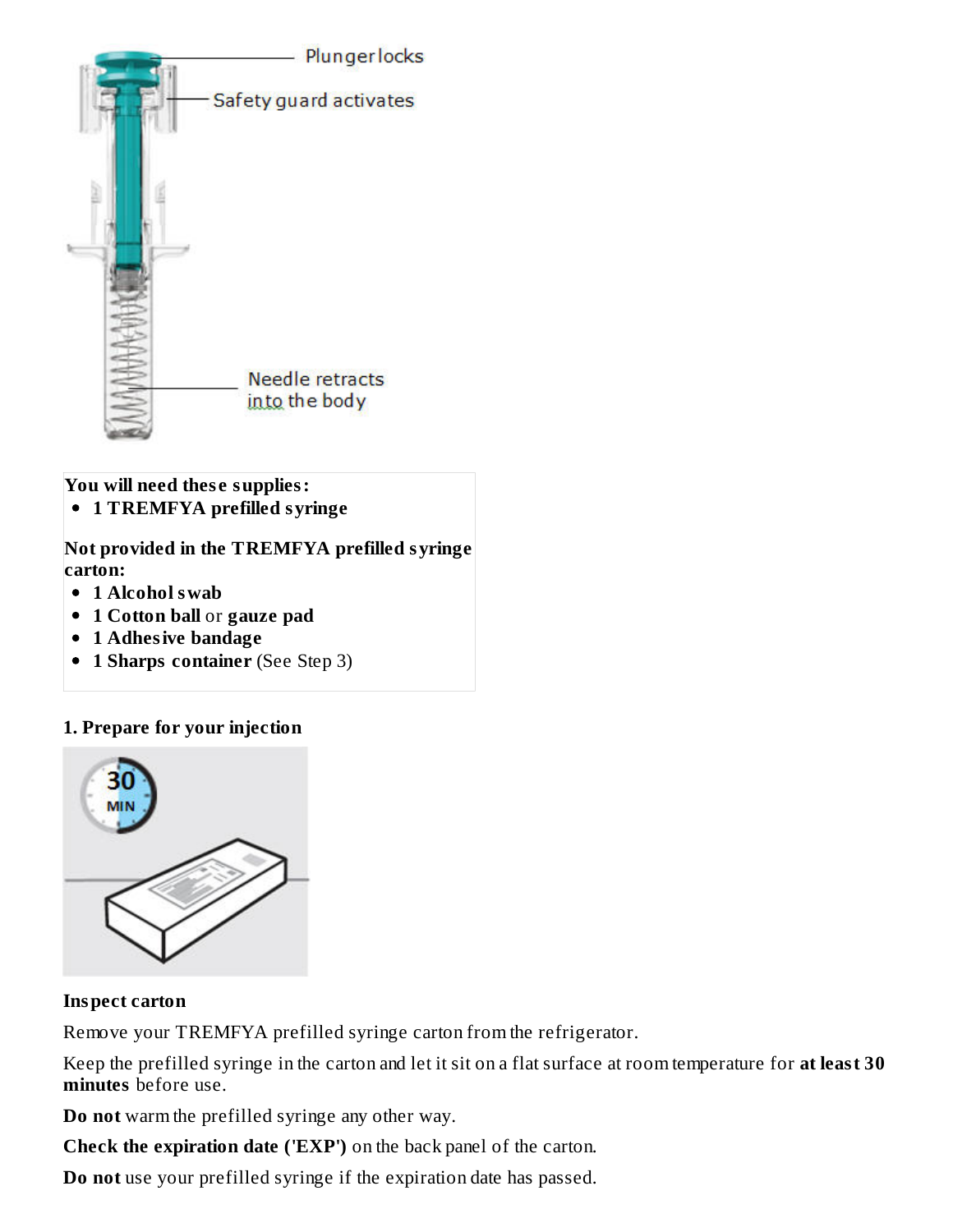**Do not** inject TREMFYA if the perforations on the carton are broken. Call your healthcare provider or pharmacist for a refill.



#### **Choos e injection site**

Select from the following areas for your injection:

- **Front of thighs** (recommended)
- Lower stomach area (lower abdomen), except for a 2-inch area right around your navel (bellybutton)
- Back of upper arms (only if someone else is giving you the injection)

**Do not** inject into skin that is tender, bruised, red, hard, thick, scaly or affected by psoriasis.



## **Clean injection site**

Wash your hands well with soap and warm water.

Wipe your chosen injection site with an alcohol swab and allow it to dry.

**Do not** touch, fan, or blow on the injection site after you have cleaned it.

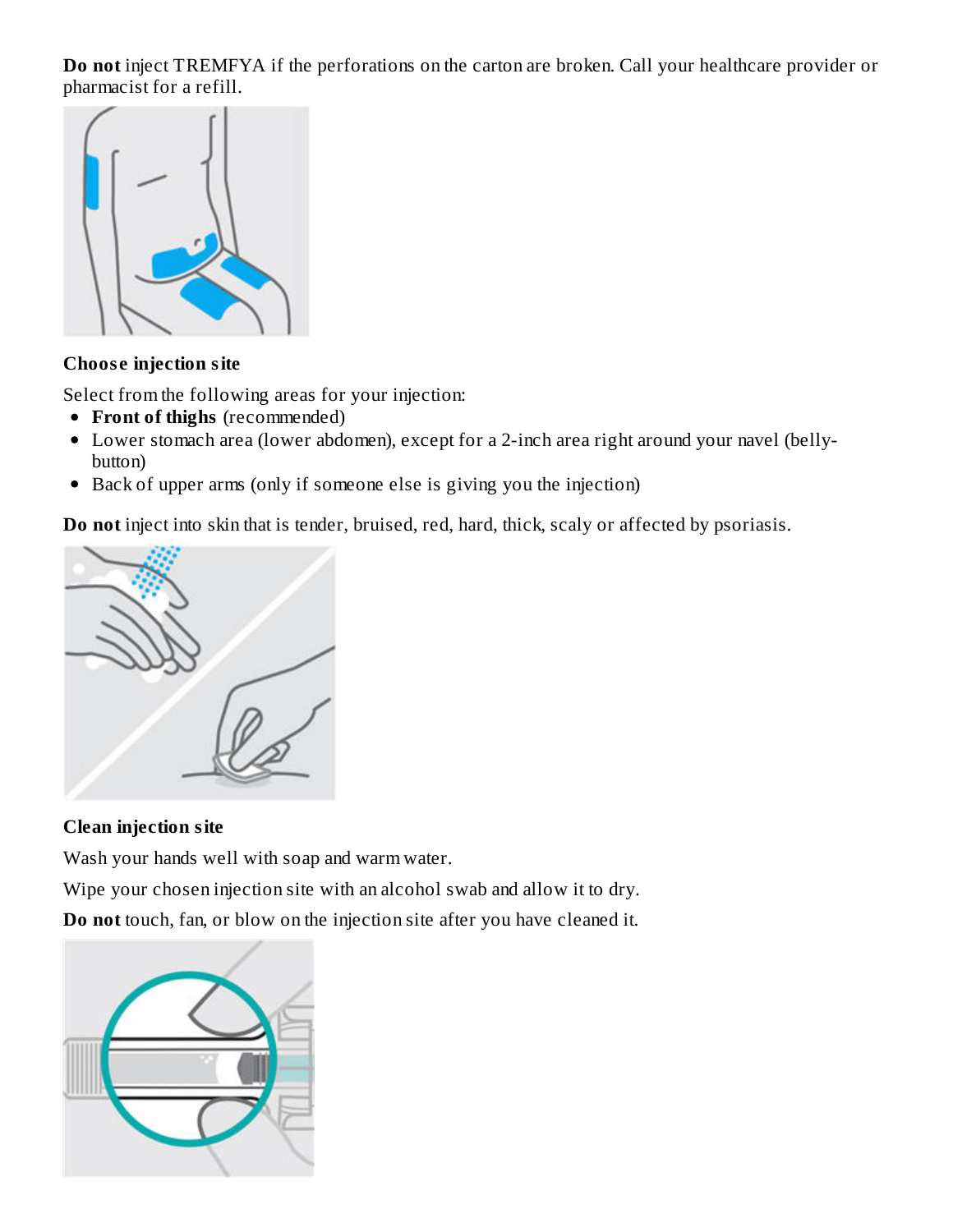#### **Inspect liquid**

Take your TREMFYA prefilled syringe out of the carton.

Check the TREMFYA prefilled syringe liquid in the viewing window. It should be clear to slightly yellow and may contain tiny white or clear particles. You may also see one or more air bubbles. This is normal.

**Do not** inject if the liquid is cloudy or discolored, or has large particles. Call your healthcare provider or pharmacist for a refill.

## **2. Inject TREMFYA using prefilled syringe**



#### **Remove needle cover**

Hold your prefilled syringe by the body and pull needle cover straight off. It is normal to see a drop of liquid.

#### **Inject TREMFYA within 5 minutes of removing the needle cover.**

**Do not** put needle cover back on, as this may damage the needle or cause a needle stick injury.

**Do not** touch needle or let it touch any surface.

**Do not** use a TREMFYA prefilled syringe if it is dropped. Call your healthcare provider or pharmacist for a refill.



#### **Position fingers and ins ert needle**

Place your thumb, index and middle fingers **directly under the finger flange**, as shown.

**Do not** touch plunger or area above finger flange as this may cause the needle safety device to activate. Use your other hand to pinch skin at the injection site. Position syringe at about a 45 degree angle to the skin.

It is important to pinch enough skin to **inject under the skin** and not into the muscle.

Insert needle with a quick, dart-like motion.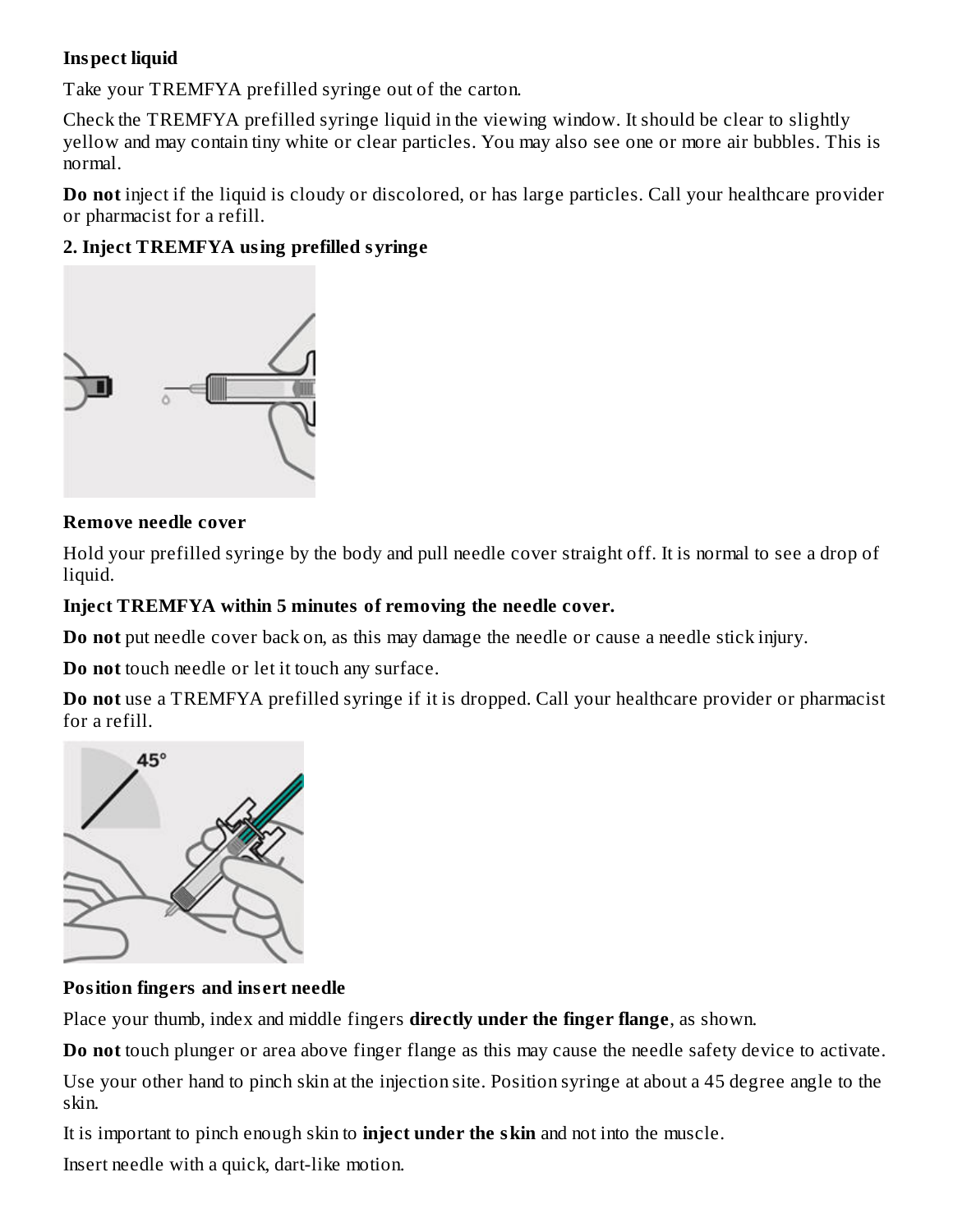

## **Releas e pinch and reposition hand**

Use your free hand to grasp the body of the prefilled syringe.



## **Press plunger**

Place thumb from the opposite hand on the plunger and press the plunger **all the way down until it stops**.



#### **Releas e pressure from plunger**

The safety guard will cover the needle and lock into place, removing the needle from your skin.

## **3. After your injection**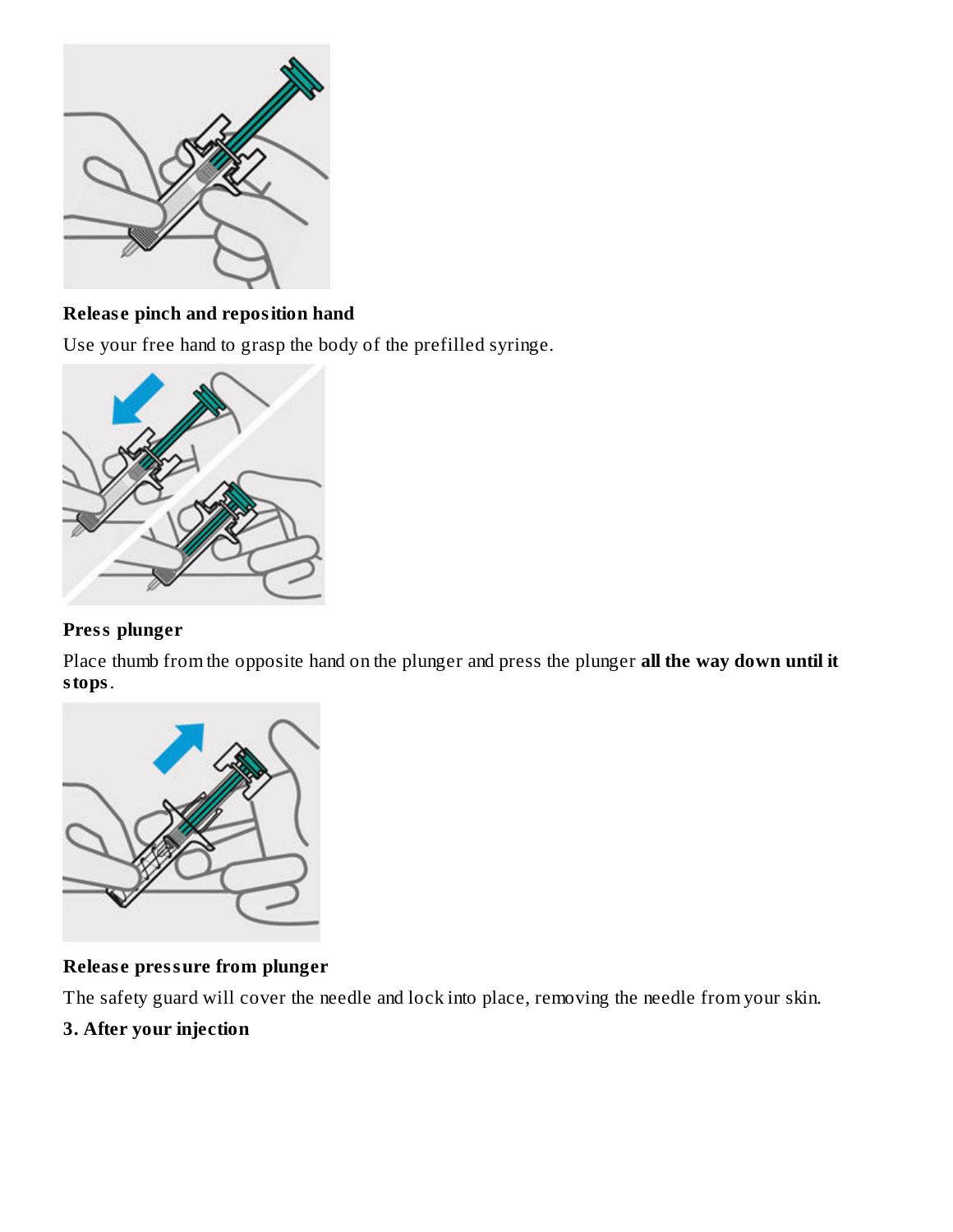

## **Dispos e of your prefilled syringe**

Put your used TREMFYA prefilled syringe in an FDA-cleared sharps disposal container right away after use.

**Do not** throw away (dispose of) your TREMFYA prefilled syringe in your household trash.

**Do not** recycle your used sharps disposal container.

## **For more information, s ee "How should I dispos e of the us ed prefilled syringe?"**



#### **Check injection site**

There may be a small amount of blood or liquid at the injection site. Hold pressure over your skin with a cotton ball or gauze pad until any bleeding stops.

**Do not** rub the injection site.

If needed, cover injection site with a bandage.

# **Need help?**

Call your healthcare provider to talk about any questions you may have. For additional assistance or to share your feedback call 800-JANSSEN (800-526-7736).

## **How should I dispos e of the us ed prefilled syringe?**

If you do not have an FDA-cleared sharps disposal container, you may use a household container that is:

- made of a heavy-duty plastic
- can be closed with a tight-fitting, puncture-resistant lid, without sharps being able to come out
- upright and stable during use
- leak-resistant
- properly labeled to warn of hazardous waste inside the container

When your sharps disposal container is almost full, you will need to follow your community guidelines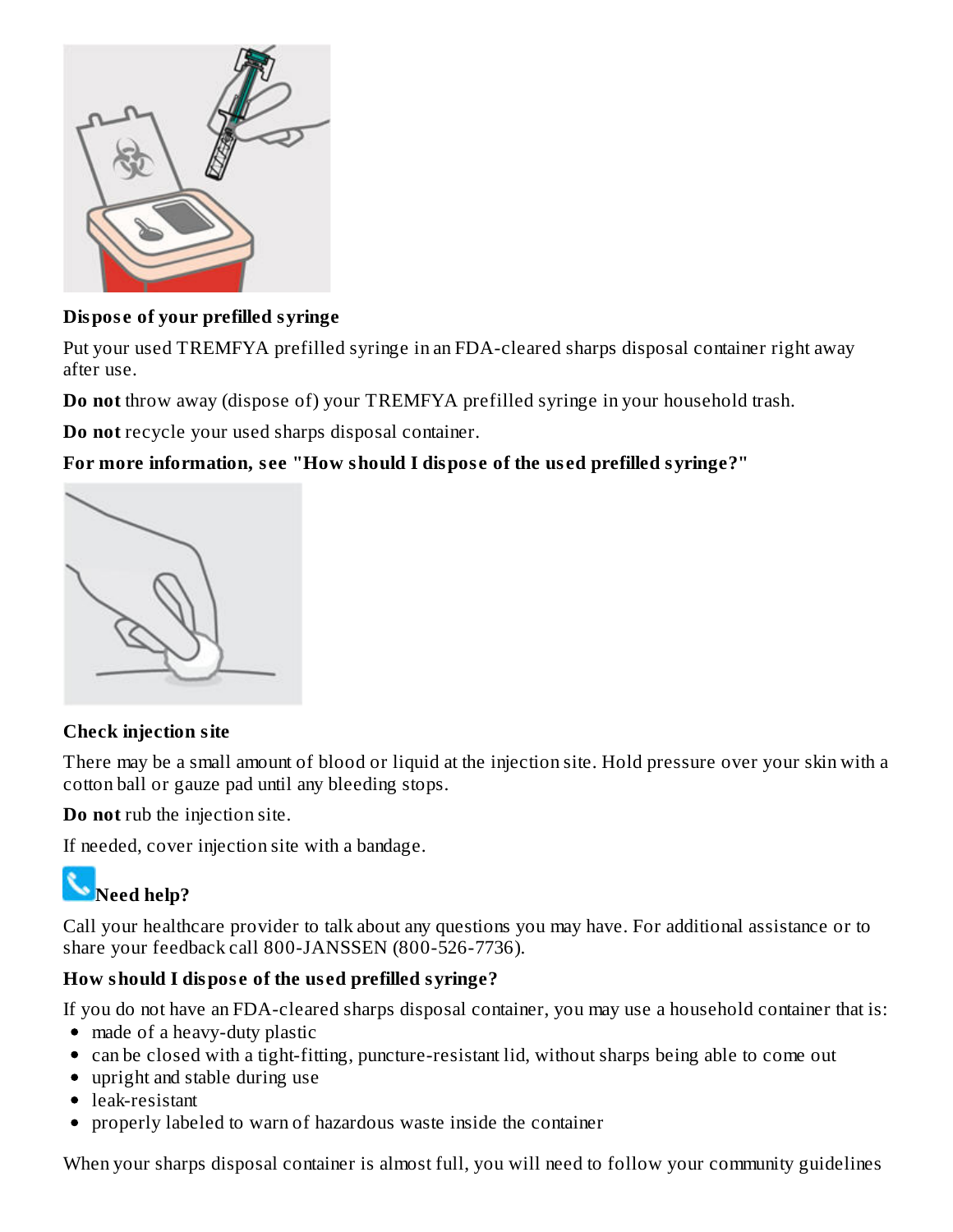for the right way to dispose of your sharps disposal container. There may be state or local laws about how you should throw away used needles and syringes.

For more information about safe sharps disposal, and for specific information about sharps disposal in the state that you live in, go to the FDA's website at: www.fda.gov/safesharpsdisposal

This Instructions for Use has been approved by the U.S. Food and Drug Administration.

Manufactured by: Janssen Biotech, Inc. Horsham, PA 19044 US License No. 1864

Approved: December 2017

#### **Instructions for Us e**

**TREMFYA ®**(trem fye´ ah) (guselkumab)

#### **One-Press Patient-Controlled Injector**



#### **SINGLE-DOSE**

#### **Important**

TREMFYA comes in a single-dose One-Press injector containing one 100 mg dose. Each One-Press injector can only be used one time. Throw away (See Step 3) after one dose, even if there is medicine left in it. Do not reuse your One-Press injector.

If your healthcare provider decides that you or a caregiver may be able to give your injections of TREMFYA at home, you should receive training on the right way to prepare and inject TREMFYA using the One-Press injector. Do not try to inject yourself until you have been trained by your healthcare provider.

Please read this Instructions for Use before using your One-Press injector and each time you get a new One-Press injector. There may be new information. This leaflet does not take the place of talking with your healthcare provider about your medical condition or your treatment.

## **Storage information**

Store in refrigerator at **36° to 46°F** (2° to 8°C).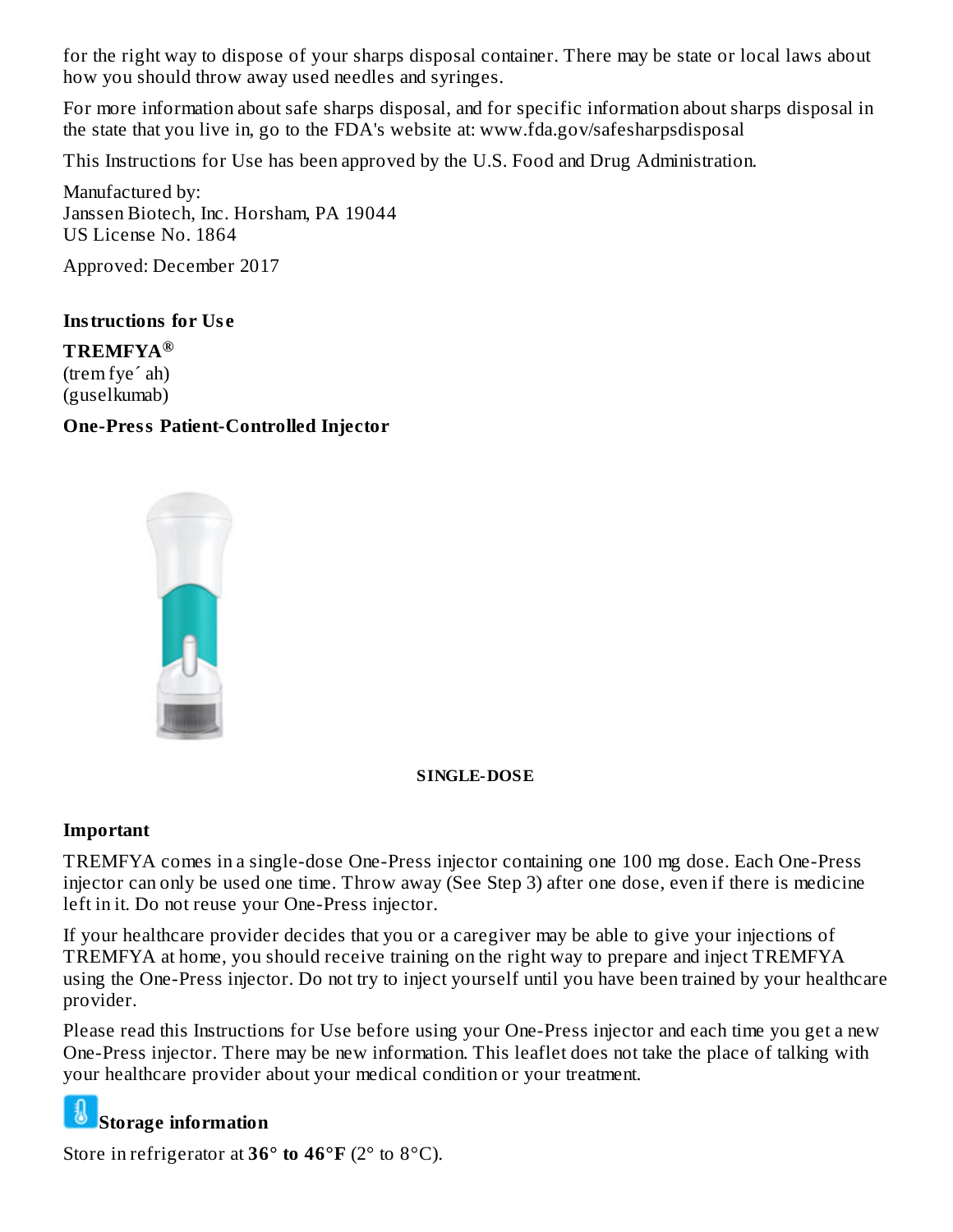**Do not** freeze your One-Press injector.

#### **Keep your One-Press injector and all medicines out of reach of children.**

**Do not** shake your One-Press injector.

## **Keep your One-Press injector in the original carton to protect from light and physical damage.**

# **Need help?**

Call your healthcare provider to talk about any questions you may have. For additional assistance or to share your feedback call 800-JANSSEN (800-526-7736).

#### **One-Press injector parts**

| <b>Handle</b>                            |  |
|------------------------------------------|--|
| <b>Teal Body</b>                         |  |
| <b>Window</b>                            |  |
| <b>Needle Guard</b><br><b>Bottom Cap</b> |  |

**You will need:**

**1 One-Press injector**

**Not provided in the carton:**

- **1 Alcohol swab**
- **1 Cotton ball** or **gauze pad**
- **1 Adhesive bandage**
- **1 Sharps container** (See Step 3)
- **1. Prepare for your injection**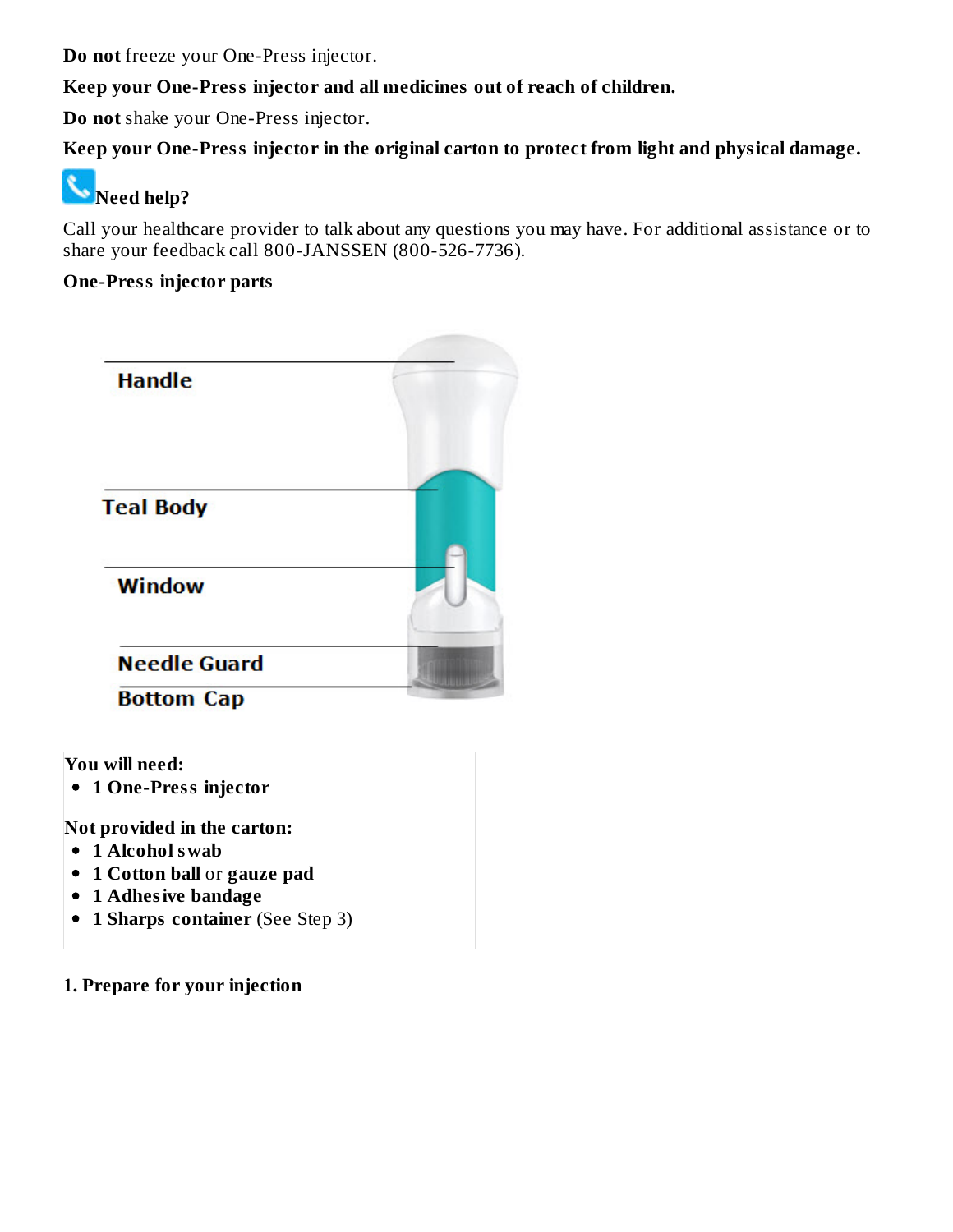

#### **Inspect carton**

Remove your One-Press injector carton from the refrigerator.

Keep your One-Press injector in the carton and let it sit on a flat surface at room temperature for **at least 30 minutes** before use.

**Do not** warm your One-Press injector any other way.

**Check the expiration date ('EXP')** on the carton.

**Do not** use your One-Press injector if the expiration date has passed.

**Do not** inject TREMFYA if the perforations on the carton are broken. Call your healthcare provider or pharmacist for a new One-Press injector.



#### **Choos e injection site**

Select from the following areas for your injection:

- **Front of thighs** (recommended)
- Lower stomach area (lower abdomen), except for a 2-inch area right around your navel (bellybutton)
- Back of upper arms (only if someone else is giving you the injection)

**Do not** inject into skin that is tender, bruised, red, hard, thick, scaly, or affected by psoriasis.



**Wash hands** Wash your hands well with soap and warm water.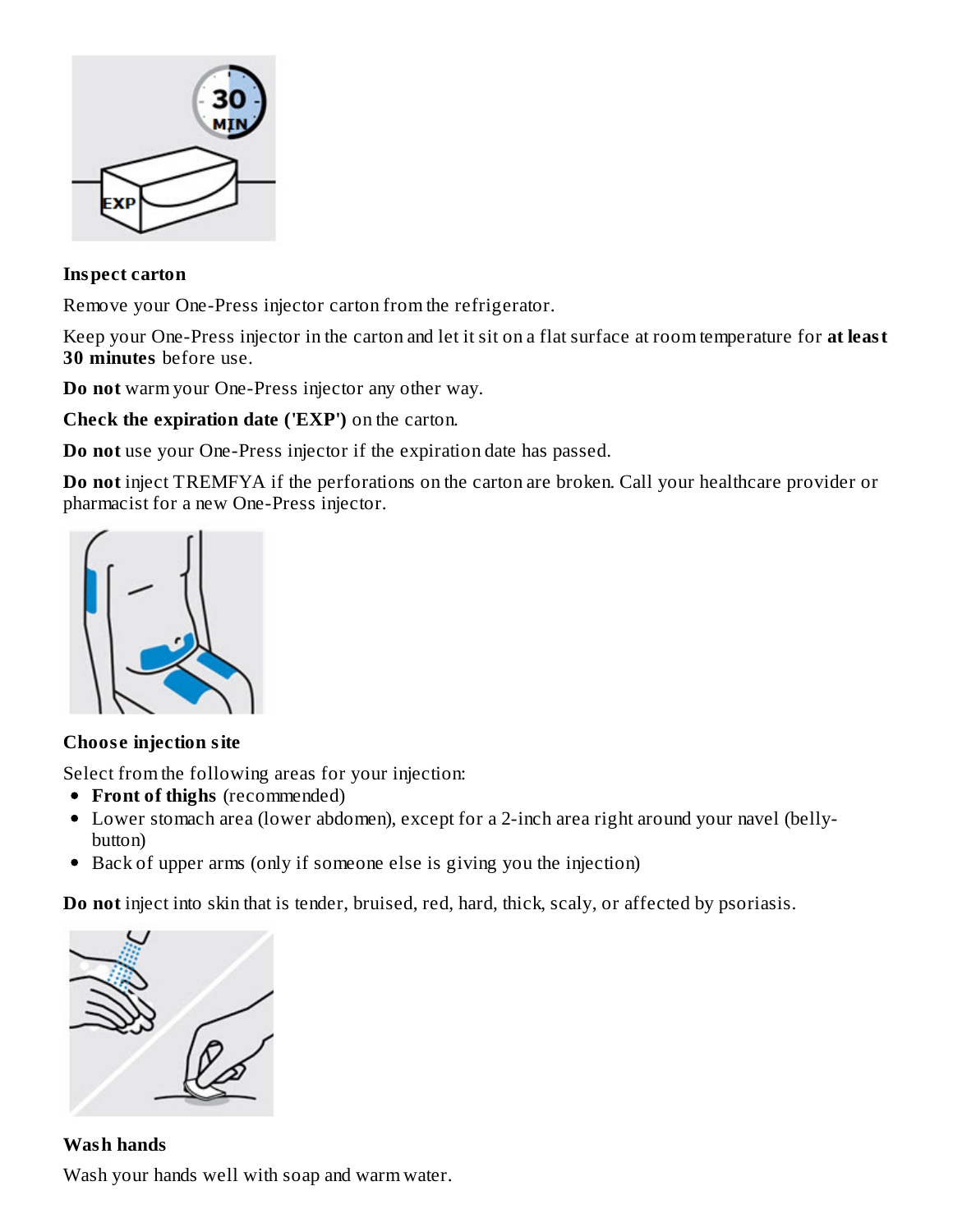#### **Clean injection site**

Wipe your chosen injection site with an alcohol swab and allow it to dry.

**Do not** touch, fan, or blow on the injection site after you have cleaned it.



#### **Inspect liquid in window**

Take your One-Press injector out of the carton.

Check the liquid in the window. It should be clear to slightly yellow and may contain tiny white or clear particles. You may also see one or more air bubbles. This is normal.

**Do not** inject if the liquid is cloudy or discolored, or has large particles. Call your healthcare provider or pharmacist for a new One-Press injector.

## **2. Inject TREMFYA using the One-Press injector**



#### **Twist and pull off bottom cap**

Keep hands away from the needle guard after the cap is removed.

#### **Inject TREMFYA within 5 minutes of removing the cap.**

**Do not** put the cap back on, this could damage the needle.

**Do not** use a One-Press injector if it is dropped after removing the cap. Call your healthcare provider or pharmacist for a new One-Press injector.



#### **Place on skin**

Position the One-Press injector straight onto the skin (about 90 degrees relative to injection site).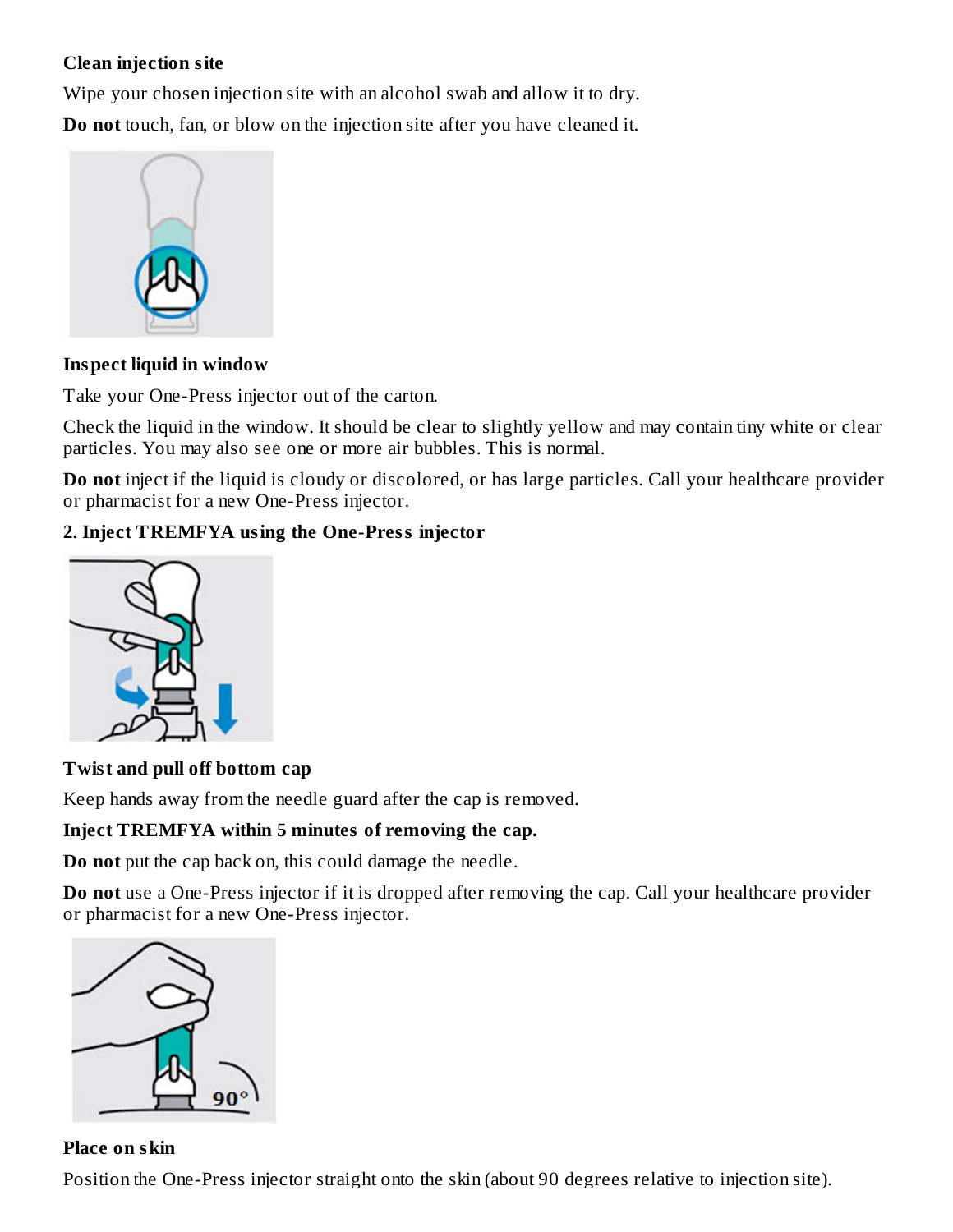

#### **Push handle straight down**

Medication injects as you push. Do this at a speed that is comfortable for you.

**Do not** lift the One-Press injector during the injection. The needle guard will lock and the full dose will not be delivered.

Position the One-Press injector straight onto the skin (about 90 degrees relative to injection site).



## **Complete injection**

Injection is complete when the handle is pushed all the way down, you hear a click, and the teal body is no longer visible.



## **Lift straight up**

The yellow band indicates that the needle guard is locked.

## **3. After your injection**

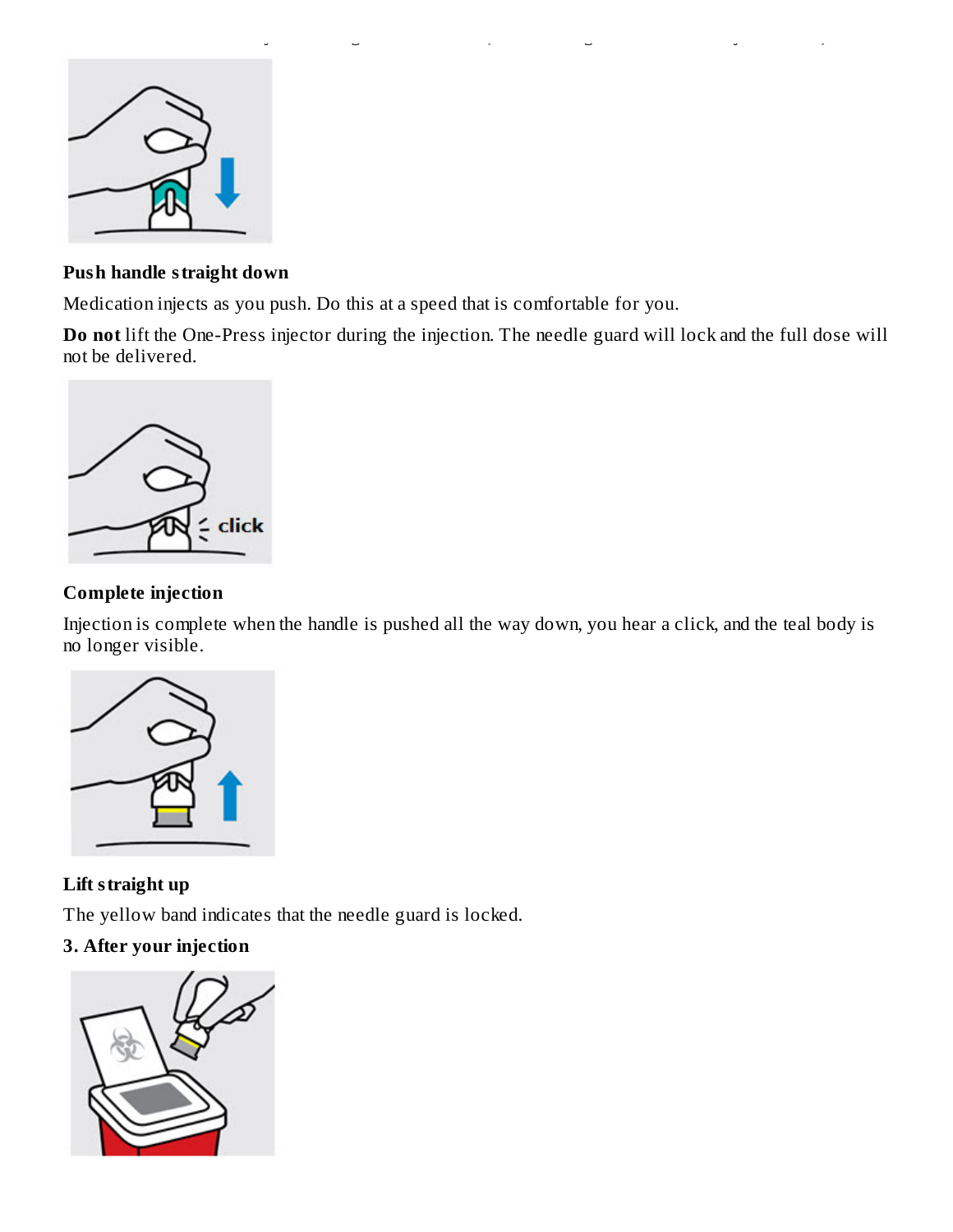#### **Dispos e of your One-Press injector**

Put your used One-Press injector in an FDA-cleared sharps disposal container right away after use.

**Do not** throw away (dispose of) your One-Press injector in your household trash.

**Do not** recycle your used sharps disposal container.

**For more information, s ee "How should I dispos e of the us ed One-Press injector?".**



## **Check injection site**

There may be a small amount of blood or liquid at the injection site. Hold pressure over your skin with a cotton ball or gauze pad until any bleeding stops.

**Do not** rub the injection site.

If needed, cover injection site with a bandage.

## **How should I dispos e of the us ed One-Press injector?**

If you do not have an FDA-cleared sharps disposal container, you may use a household container that is:

- made of a heavy-duty plastic
- can be closed with a tight-fitting, puncture-resistant lid, without sharps being able to come out
- upright and stable during use
- leak-resistant
- properly labeled to warn of hazardous waste inside the container

When your sharps disposal container is almost full, you will need to follow your community guidelines for the right way to dispose of your sharps disposal container. There may be state or local laws about how you should throw away used needles and syringes.

For more information about safe sharps disposal, and for specific information about sharps disposal in the state that you live in, go to the FDA's website at: www.fda.gov/safesharpsdisposal

This Instructions for Use has been approved by the U.S. Food and Drug Administration.

Manufactured by: Janssen Biotech, Inc. Horsham, PA 19044 US License No. 1864

Approved: January 2019

## **PRINCIPAL DISPLAY PANEL - 100 mg/mL Syringe Carton**

 $\mathrm{Tremfya}^{\circledR}$ (guselkumab) Injection 100 mg/mL FOR SUBCUTANEOUS USE ONLY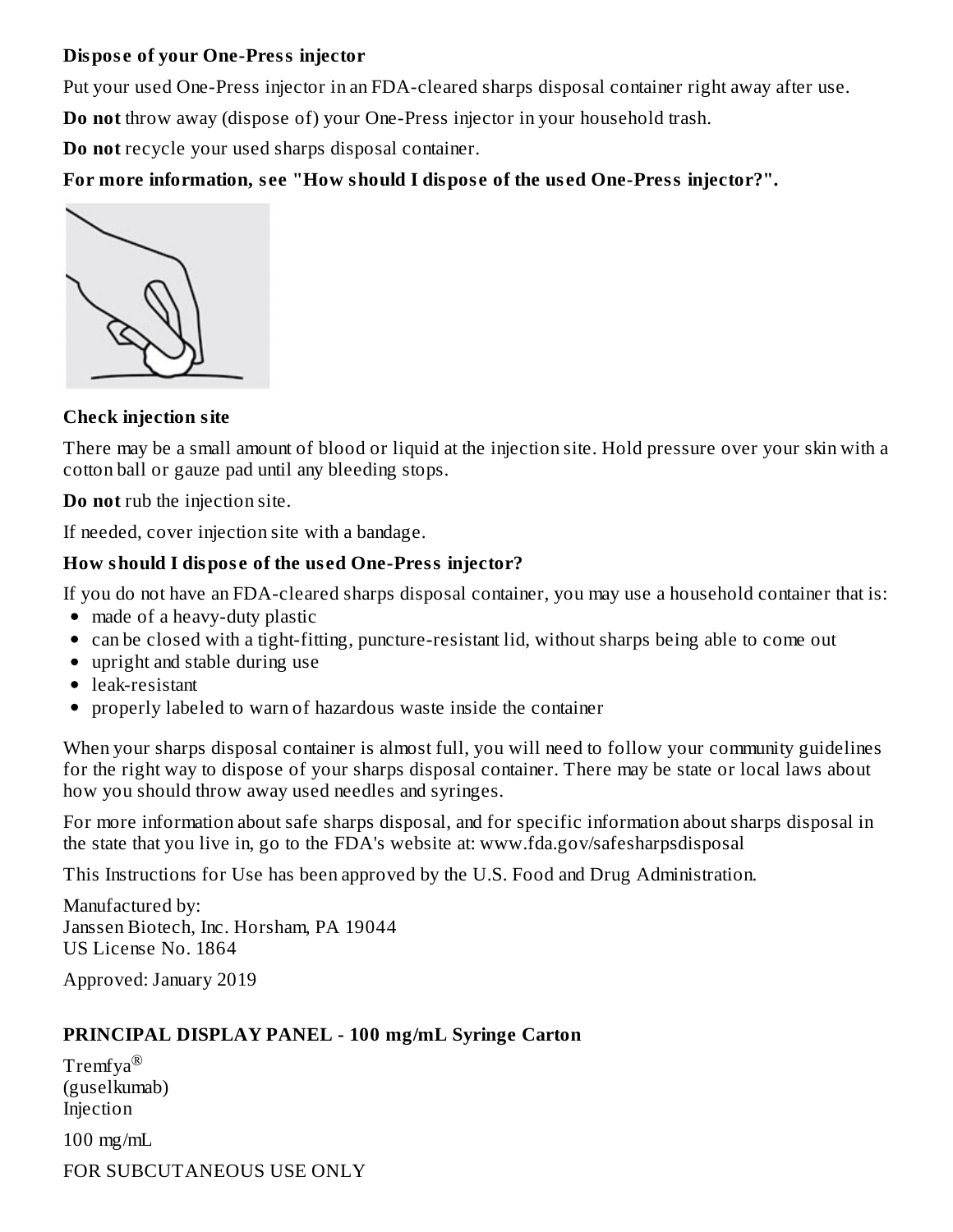Rx only

NDC 57894-640-11

Single-dose One-Press patient-controlled injector

Discard unused portion Contains no preservative

ATTENTION: Dispense the enclosed Medication Guide to each patient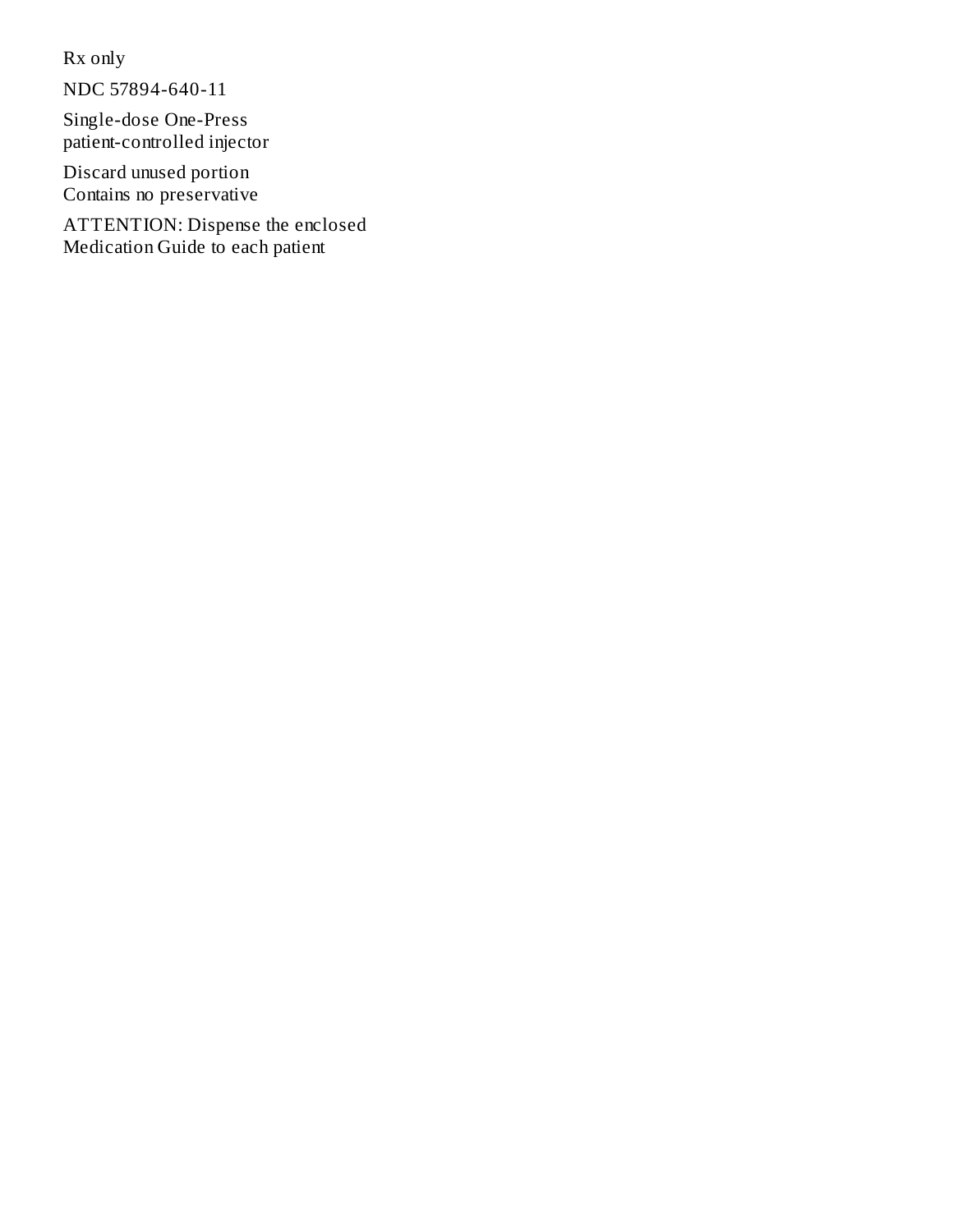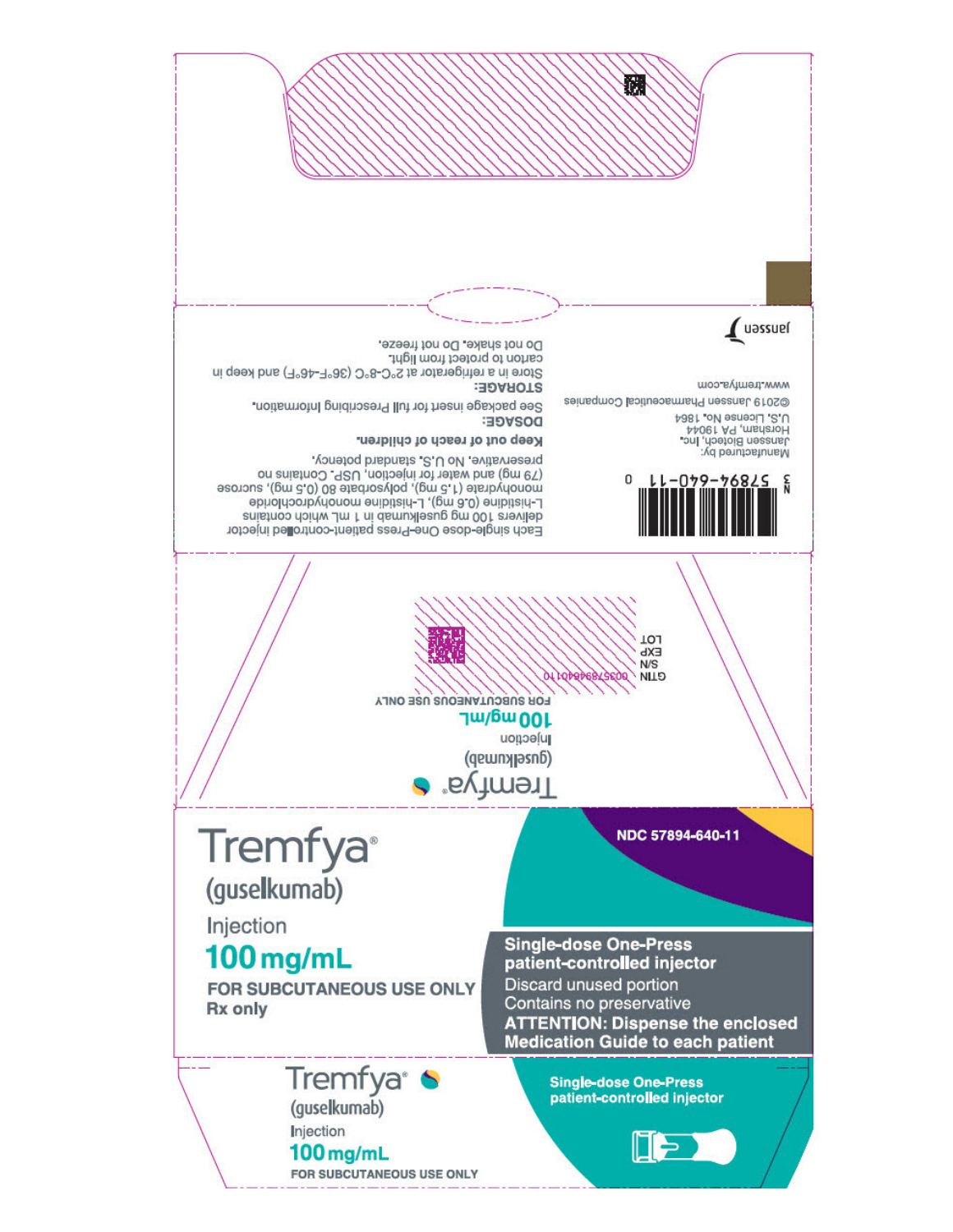

| TREMFYA<br>guselkumab injection |                         |                    |               |
|---------------------------------|-------------------------|--------------------|---------------|
|                                 |                         |                    |               |
| <b>Product Information</b>      |                         |                    |               |
| Product Type                    | HUMAN PRESCRIPTION DRUG | Item Code (Source) | NDC:57894-640 |
| <b>Route of Administration</b>  | <b>SUBCUTANEOUS</b>     |                    |               |
|                                 |                         |                    |               |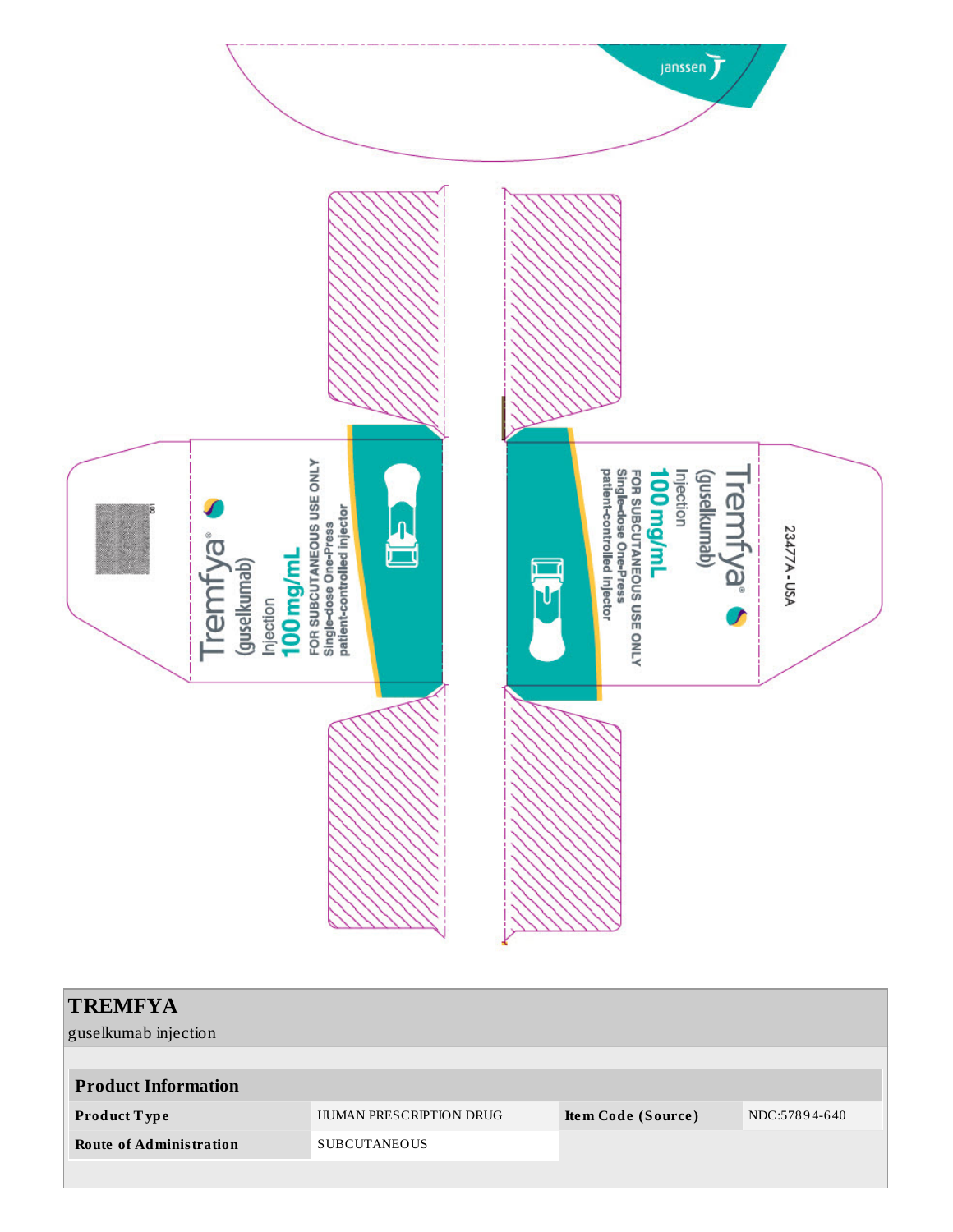|                          |                                                    | <b>Active Ingredient/Active Moiety</b>                                                         |            |                                |                              |  |
|--------------------------|----------------------------------------------------|------------------------------------------------------------------------------------------------|------------|--------------------------------|------------------------------|--|
|                          | <b>Ingredient Name</b><br><b>Basis of Strength</b> |                                                                                                |            | Strength                       |                              |  |
|                          |                                                    | Guselkumab (UNII: 089658A12D) (Guselkumab - UNII:089658A12D)<br>Guselkumab                     |            |                                | $100$ mg in $1$ mL           |  |
|                          |                                                    |                                                                                                |            |                                |                              |  |
|                          |                                                    |                                                                                                |            |                                |                              |  |
|                          | <b>Inactive Ingredients</b>                        |                                                                                                |            |                                |                              |  |
|                          |                                                    | <b>Ingredient Name</b>                                                                         |            |                                | Strength                     |  |
|                          | Histidine (UNII: 4QD397987E)                       |                                                                                                |            |                                | $0.6$ mg in $1$ mL           |  |
|                          |                                                    | Histidine Monohydrochloride Monohydrate (UNII: X573657P6P)                                     |            |                                | $1.5$ mg in $1$ mL           |  |
|                          |                                                    | Polysorbate 80 (UNII: 6OZP39ZG8H)                                                              |            |                                | $0.5$ mg in $1$ mL           |  |
|                          | Sucrose (UNII: C151H8 M554)                        |                                                                                                |            |                                | 79 mg in 1 mL                |  |
| Water (UNII: 059QF0KO0R) |                                                    |                                                                                                |            |                                |                              |  |
|                          |                                                    |                                                                                                |            |                                |                              |  |
|                          |                                                    |                                                                                                |            |                                |                              |  |
|                          | <b>Product Characteristics</b>                     |                                                                                                |            |                                |                              |  |
|                          | Color                                              | YELLOW (clear and colorless to light yellow)                                                   |            | <b>Score</b>                   |                              |  |
|                          | <b>Shape</b>                                       |                                                                                                |            | Size                           |                              |  |
|                          | Flavor                                             |                                                                                                |            | <b>Imprint Code</b>            |                              |  |
|                          | <b>Contains</b>                                    |                                                                                                |            |                                |                              |  |
|                          |                                                    |                                                                                                |            |                                |                              |  |
|                          |                                                    |                                                                                                |            |                                |                              |  |
|                          | Packaging                                          |                                                                                                |            |                                |                              |  |
| #                        | <b>Item Code</b>                                   | <b>Package Description</b>                                                                     |            | <b>Marketing Start</b><br>Date | <b>Marketing End</b><br>Date |  |
| $\mathbf{1}$             | NDC:57894-<br>$640 - 01$                           | 1 in 1 CARTON                                                                                  | 07/13/2017 |                                |                              |  |
| $\mathbf{1}$             |                                                    | 1 mL in 1 SYRINGE; Type 3: Prefilled Biologic Delivery Device/System<br>(syringe, patch, etc.) |            |                                |                              |  |
| $\overline{2}$           | NDC:57894-<br>$640 - 04$                           | 1 in 1 CARTON                                                                                  | 07/13/2017 |                                |                              |  |
| $\overline{2}$           |                                                    | 1 mL in 1 SYRINGE; Type 3: Prefilled Biologic Delivery Device/System                           |            |                                |                              |  |

|                              | $\P_\textbf{4}$  NDC:57894-<br>640-99 | 1 in 1 CARTON                                                                                  | 0 1/28/20 19                |                           |  |  |  |
|------------------------------|---------------------------------------|------------------------------------------------------------------------------------------------|-----------------------------|---------------------------|--|--|--|
| $\overline{4}$               |                                       | 1 mL in 1 SYRINGE; Type 3: Prefilled Biologic Delivery Device/System<br>(syringe, patch, etc.) |                             |                           |  |  |  |
|                              |                                       |                                                                                                |                             |                           |  |  |  |
| <b>Marketing Information</b> |                                       |                                                                                                |                             |                           |  |  |  |
|                              | <b>Marketing Category</b>             | <b>Application Number or Monograph Citation</b>                                                | <b>Marketing Start Date</b> | <b>Marketing End Date</b> |  |  |  |
|                              | <b>BLA</b>                            | BLA761061                                                                                      | 07/13/2017                  |                           |  |  |  |
|                              |                                       |                                                                                                |                             |                           |  |  |  |

1 in 1 CARTON 0 1/28 /20 19

1 mL in 1 SYRINGE; Type 3: Prefilled Bio lo gic Delivery Device/System

## Labeler - Janssen Biotech, Inc. (099091753)

(syringe, patch, etc.)

(syringe, patch, etc.)

**3** NDC:57894-6 40 -11

**3**